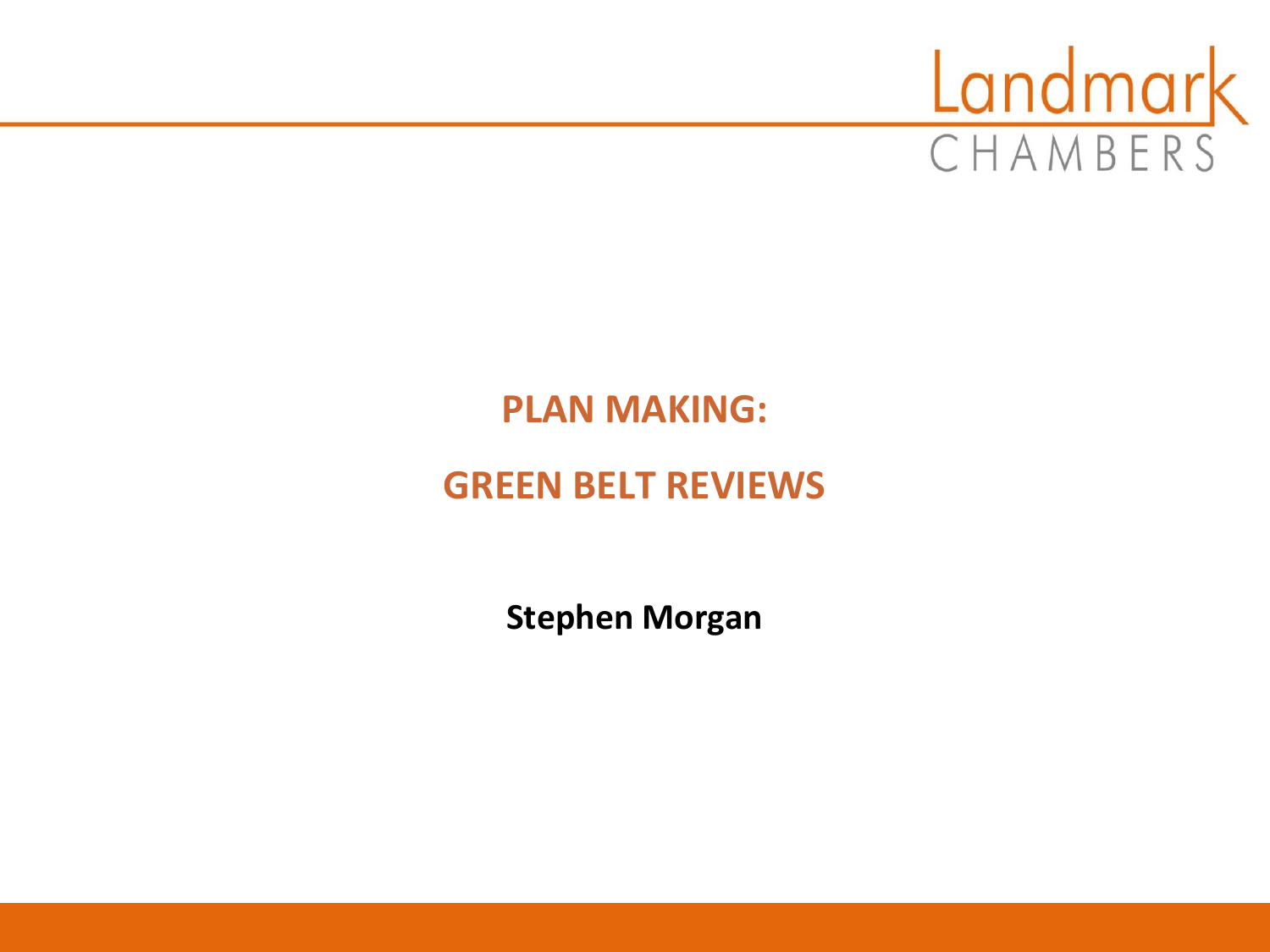#### **Green Belt Reviews**

- 1. Overview
- 2. The political context
- 3. The policy context
- 4. Reviews in practice
- 5. Reviews in the future & the role of neighbourhood plans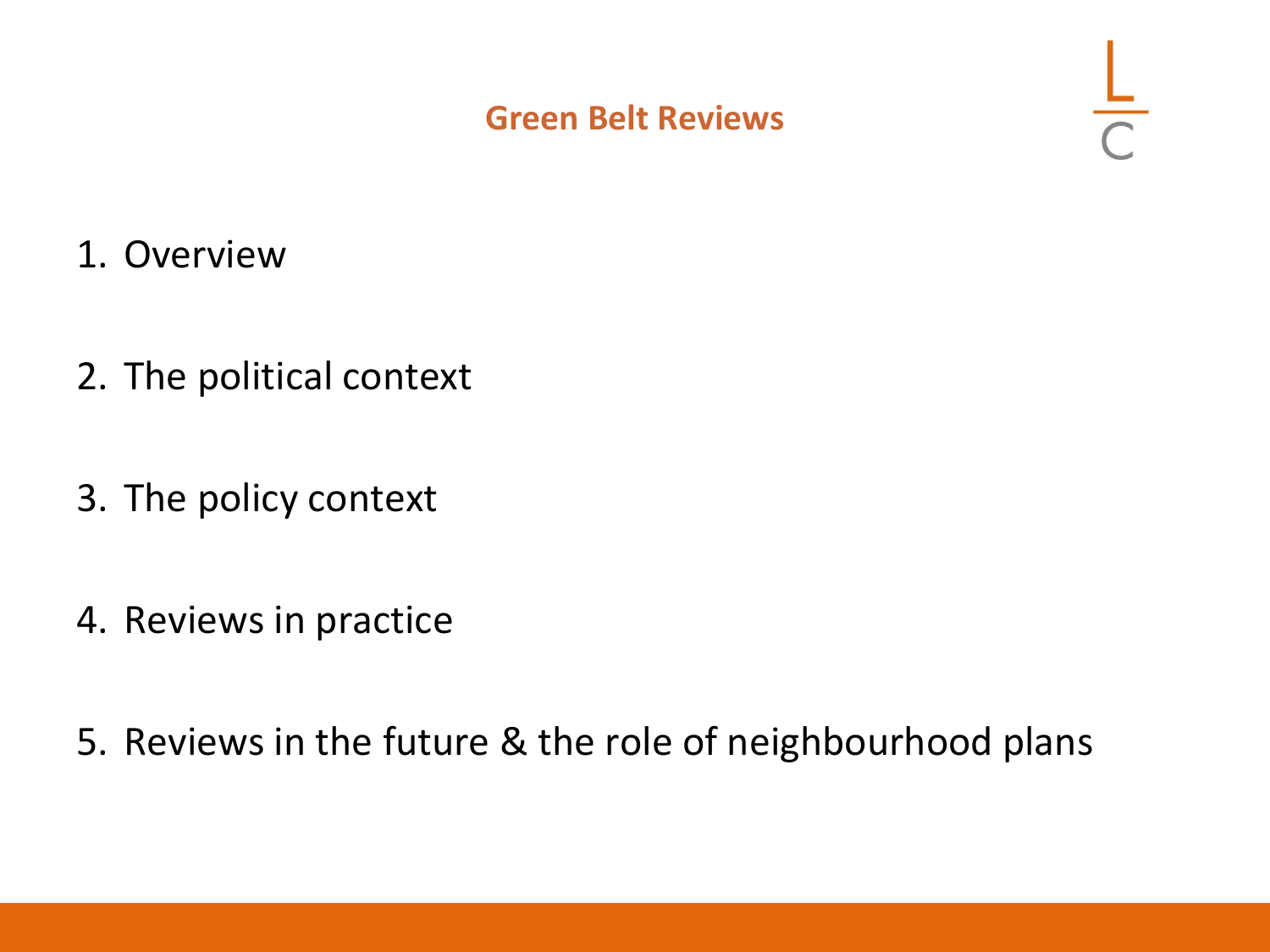### **1. OVERVIEW**

In plan-making terms, the starting point in policy terms is the core objective that GBs should be permanent:

**The fundamental aim of GB policy is to prevent urban sprawl by keeping land permanently open; the essential characteristics of GBs are their openness and their permanence**

(NPPF 2012 at [79]; NPPF 2018 at [133]; the 2018 NPPF applies for the purposes of examining plans, where submitted after 24/01/19 ([214] in Annex 1: Implementation)

- This approach is reflected in NPPF 2012 at [83] and [136] of NPPF 2018: Once established, GBs should only be altered in **exceptional circumstances**.
- The general extent of GBs across the country is already established new GBs should only be established in **exceptional circumstances** (NPPF 2012 at [82] and [135] of NPPF 2018).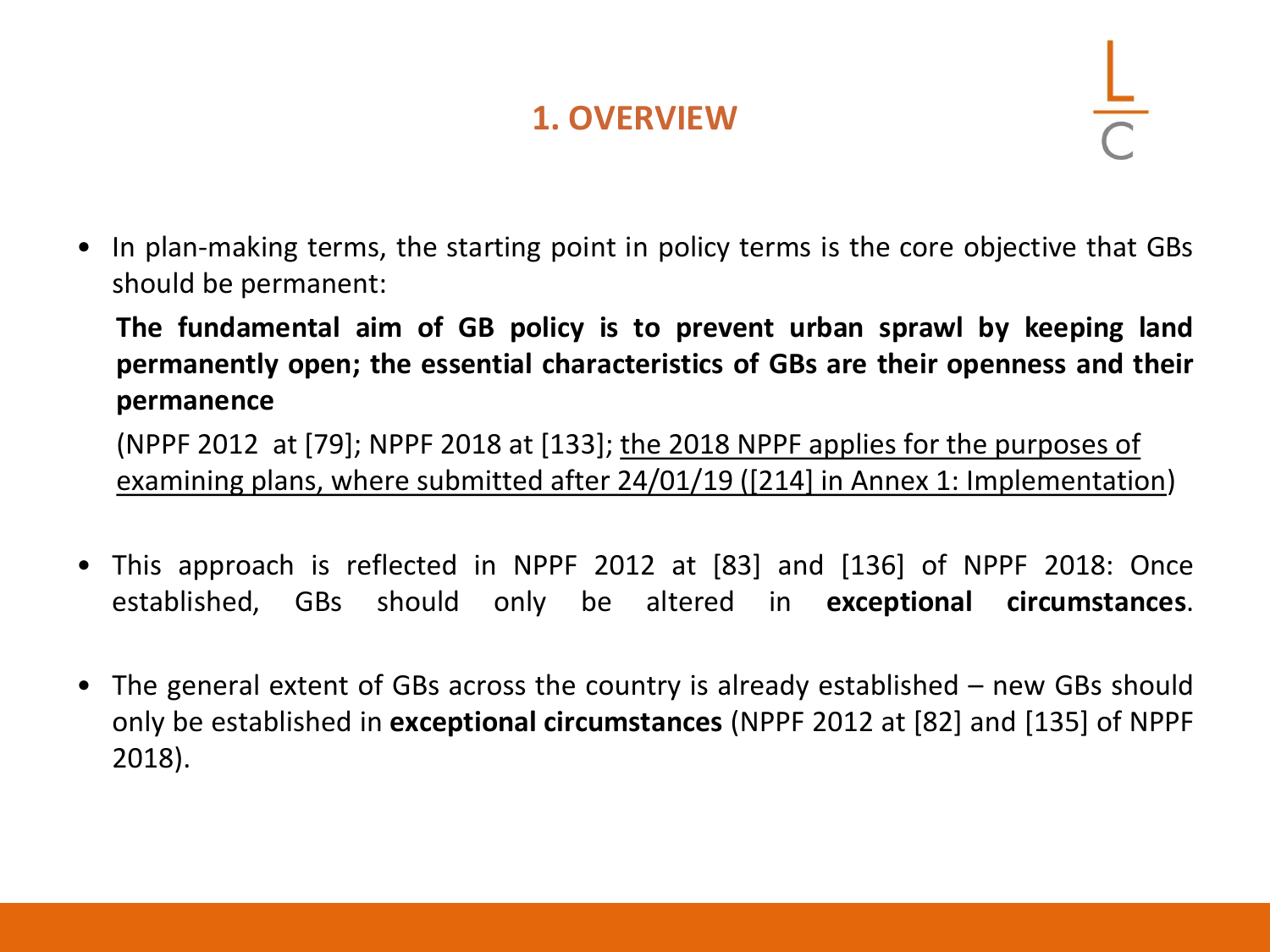#### **Legal Context**

- The issue of reviewing of the GB boundary has to be considered within **the legal framework** for development plan preparation – Part 2 of Planning & Compulsory Purchase Act 2004 (PCPA 2004); Town and Country (Local Planning) (England) Regulations 2012
- **Key requirements** is the plan sound (s.20 of PCPA 2004) and has the duty to cooperate been met (s.33A)?
- **Soundness** –NPPF 2012 at [182]; NPPF 2018 at [35] within section 3 "*Plan-Making*". Both relate to "*Positively prepared*", "*Justified*" and "*Consistent with national policy*". Important change in terms of "Justified" – "*the most appropriate strategy, when considered against the reasonable alternatives.*." (2012) to "*an appropriate strategy, taking into account the reasonable alternatives*…" (2018)
- **Duty to co-operate** cf. [181] of NPPF 2012 and [24]-[27] of NPPF 2018 & SoCG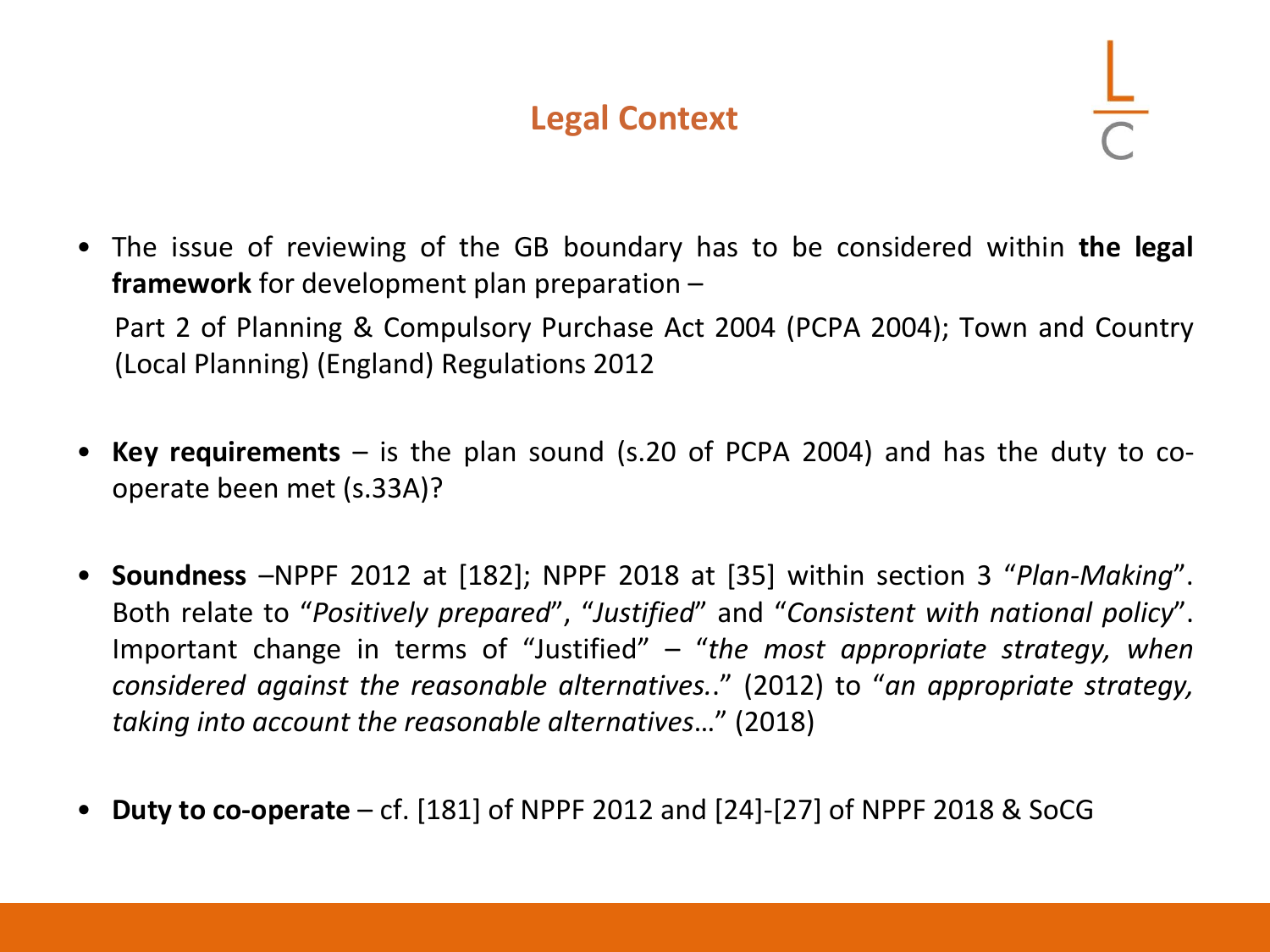#### **2. THE POLITICAL CONTEXT**

- GB can be a very emotive and politically sensitive topic. Its protection is generally considered to be a vote winner. Inconsistent signals at times.
- Many calls, however, for a more flexible approach to releasing GB land (e.g. Institute of Economic Affairs, FREER's Report "Housing Addressed: Freeing up land, whilst protecting the environment", Sept 2018).
- Statements from PM about the high protection that will be continue to be given to GBs
- There is a tension between the Government's objective of significantly boosting housing supply to tackle the housing crisis and delivery AND "*thousands of worried residents, many of whom are natural Conservative voters, who are opposed to mass housebuilding on their doorsteps."* (FT, referring to Guildford LP, 10 April 2018).
- We now of course also have the standard housing need assessment method (NPPF 2018 at [60]). Implications of that will vary for different areas.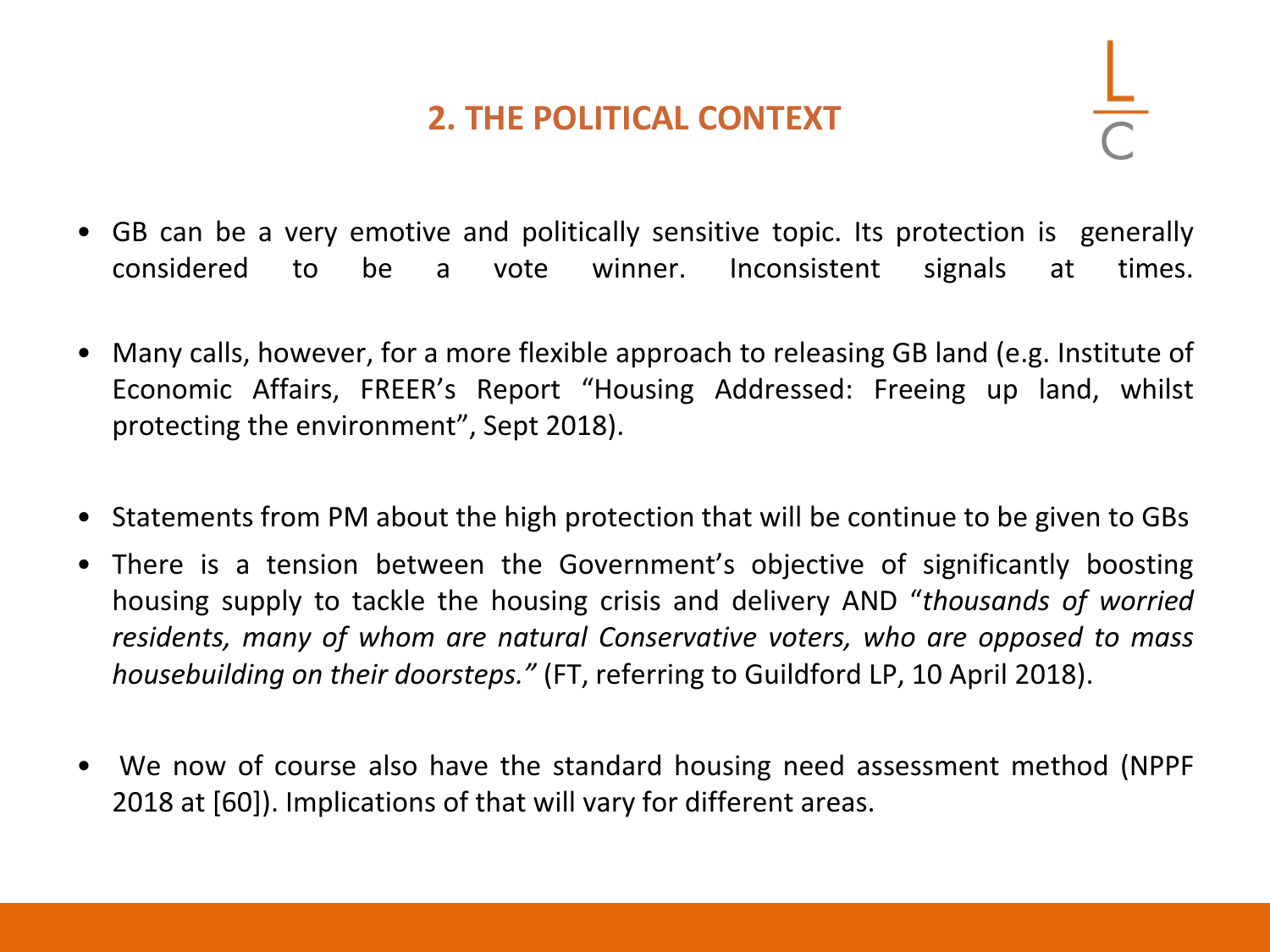CPRE -"According to its research, at 1 July 2018, 459,000 homes were planned on land intended to be released from the green belt in England, up from just 81,000 in 2012."

#### Green belt 'being eroded at an alarming rate'. says CPRE

6 August 2018 by Mark Wilding

Countryside campaigners have accused the government of failing to protect the countryside after finding that the number of homes proposed on green belt sites across England is almost 460,000, almost six times the figure for 2012.



ent: report warns over green belt loss

Publishing its annual State of the Green Belt report today, the Campaign to Protect Rural England (CPRE) accused the government of breaking its promise to protect the green belt.

The CPRE's analysis of local plans across England found that there are now 459,000 homes proposed on land to be released from the green belt - up from 81,000 in 2012.

Meanwhile, the number of homes built on greenfield sites in the green belt has increased from zero in 2009/10 to 3,387 in 2017/18, the CPRE reports.

The report also claims that 72 per cent of homes built on greenfield land within the green belt last year were "unaffordable" by the government's own definition.

#### **Freshcall for government torelaxgreenbeltrules** mber 2018 by Michael Donnell

Councils should be required to release green belt land 'that is not worthy of **the should for government to relax green belt rules**<br>To september 2018 by Michael Donnely<br>Councils should be required to release green belt land 'that is not worthy of<br>Councils should be compensated for by a 'green land g **Fresh call for government to relax green bet**<br>In September 2018 by Michael Donnelly<br>Councils should be required to release green bett land 'that it<br>the name but losses should be compensated for by a regent<br>report by a new



*Green belt: report calls for relaxation of planning rules*

FREER has been established by the Institute of Economic Affairs think-tank. Its mission statement is to "refocus the political debate, shifting attention towards free enterprise and social freedom".

Its report, *Housing Addressed: Freeing up land, while protecting the environment*, written by Conservative MP Simon Clarke, says that green belt "does not, as most people might reasonably assume, correlate with 'green' or 'environmentally protected' land and much of it is far from being a valuable natural habitat".

The document argues that the government should develop "new criteria to require local planning authorities to release green belt land that is not worthy of the name".

The document says that the criteria would stipulate that green belt land must be released for ousing when it is within half a mile of a railway, underground or tram station and is not subject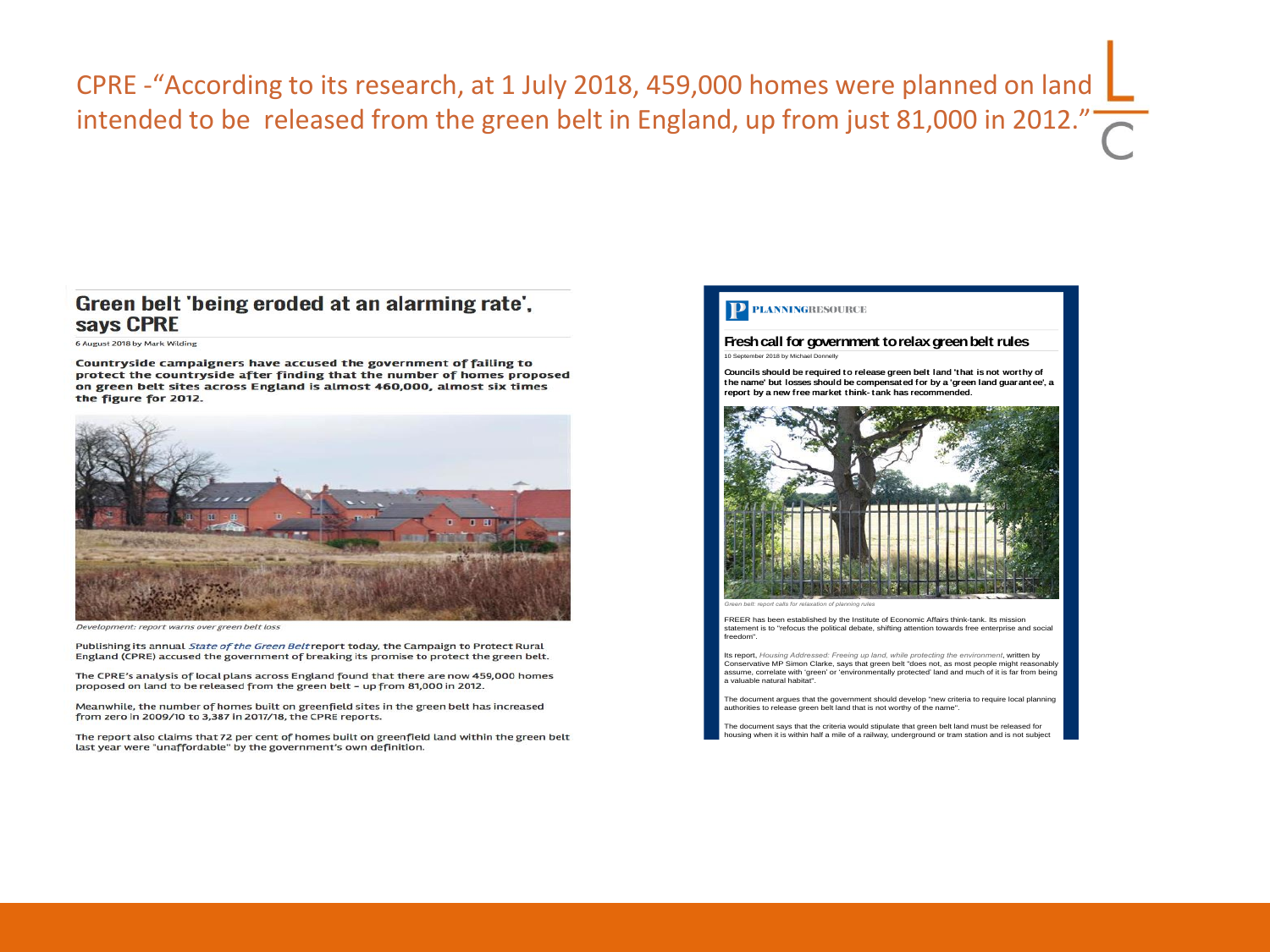### **The never ending tug of green belt war (Use of s.21 of the PCPA 2004)**

#### **"Brokenshire freezes Hertfordshire local plan adoption to consider green belt release**

Communities Secretary James Brokenshire has made a last-minute intervention to stop a Hertfordshire council adopting its local plan after a local Tory MP and countryside campaigners raised concerns about the document, including proposals to release green belt land."

(Planning Resource - 12 September 2018)

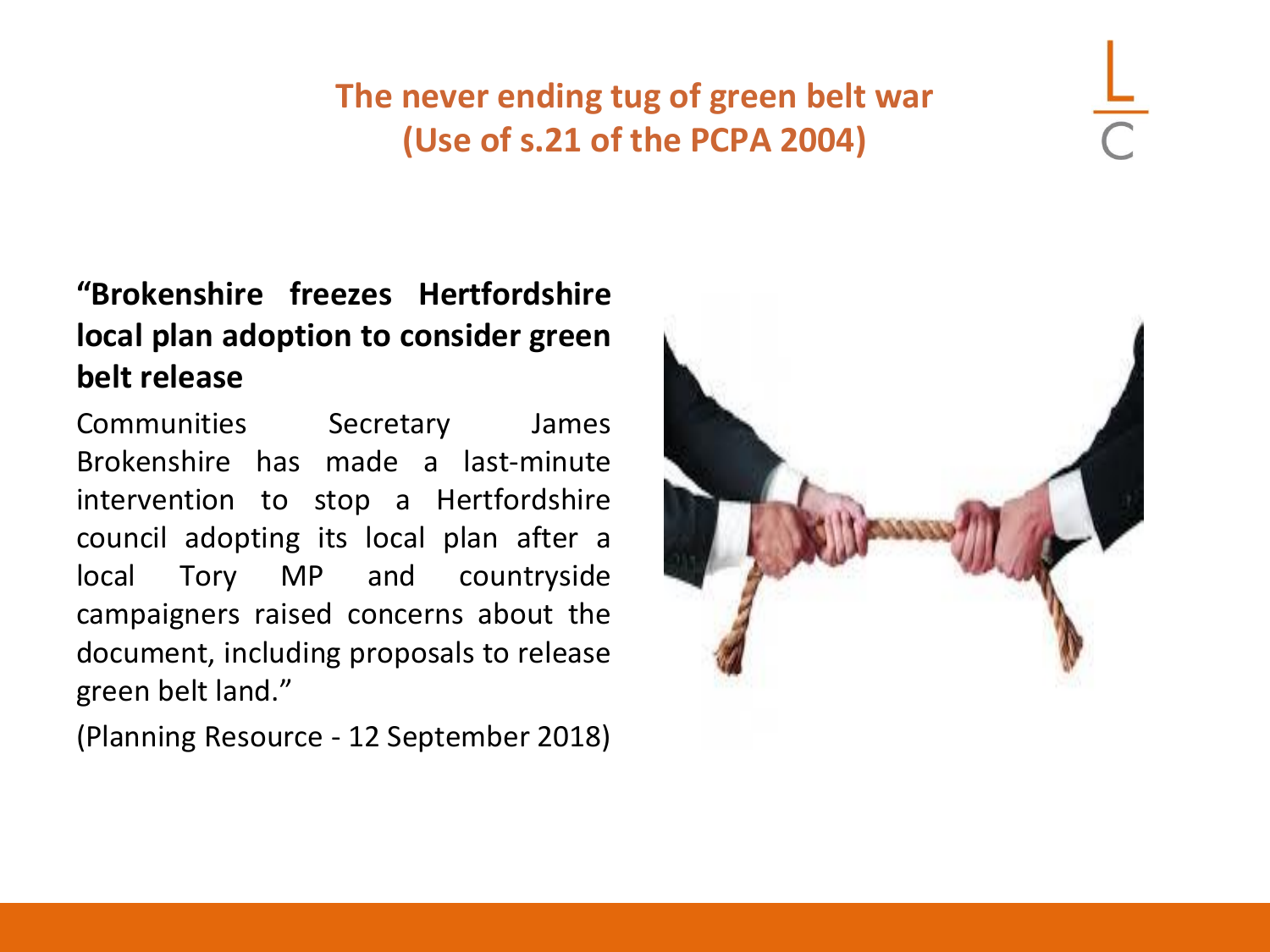## **3. THE POLICY CONTEXT: EXCEPTIONAL CIRCUMSTANCES – PREVIOUSLY UNDEFINED**

#### **NPPF 2012** at [83] & [84] advises:

*83. Local planning authorities with Green Belts in their area should establish Green Belt boundaries in their Local Plans which set the framework for Green Belt and settlement policy. Once established, Green Belt boundaries should only be altered in exceptional circumstances, through the preparation or review of the Local Plan. At that time, authorities should consider the Green Belt boundaries having regard to their intended permanence in the long term, so that they should be capable of enduring beyond the plan period.*

*84. When drawing up or reviewing Green Belt boundaries local planning authorities should take account of the need to promote sustainable patterns of development. They should consider the consequences for sustainable development of channelling development towards urban areas inside the Green Belt boundary, towards towns and villages inset within the Green Belt or towards locations beyond the outer Green Belt boundary.*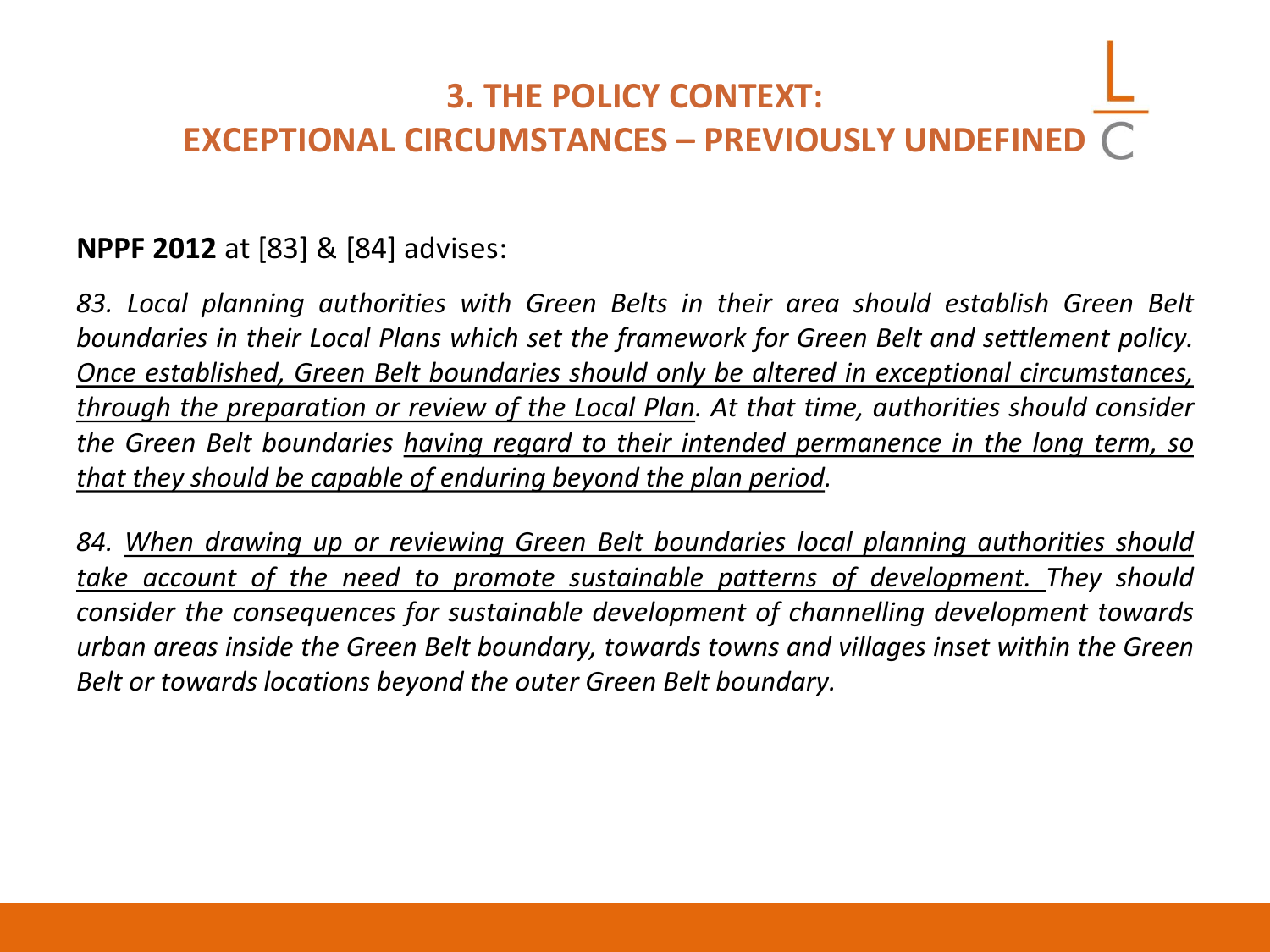## **Case Law:** *Gallagher Homes Ltd. v Solihull MBC*  **[2014] EWCA Civ 1610**

- The Inspector recommended adoption of the Solihull Local Plan which included return of some sites to the GB. The Plan allocated sites to the GB and removed other sites as the most appropriate means of providing land sufficient to meet the housing requirement. The subject site was returned on the basis that it was no longer considered suitable for development.
- The Inspector concluded that National policy enables reviews of the GB to be undertaken (2012 NPPF paragraph 84), including considering the need to promote sustainable patterns of development, and it is clear from SMBC's evidence that these sites would not meet this objective. These factors constitute legitimate reasons and represent the exceptional circumstances necessary to justify returning these sites to the GB.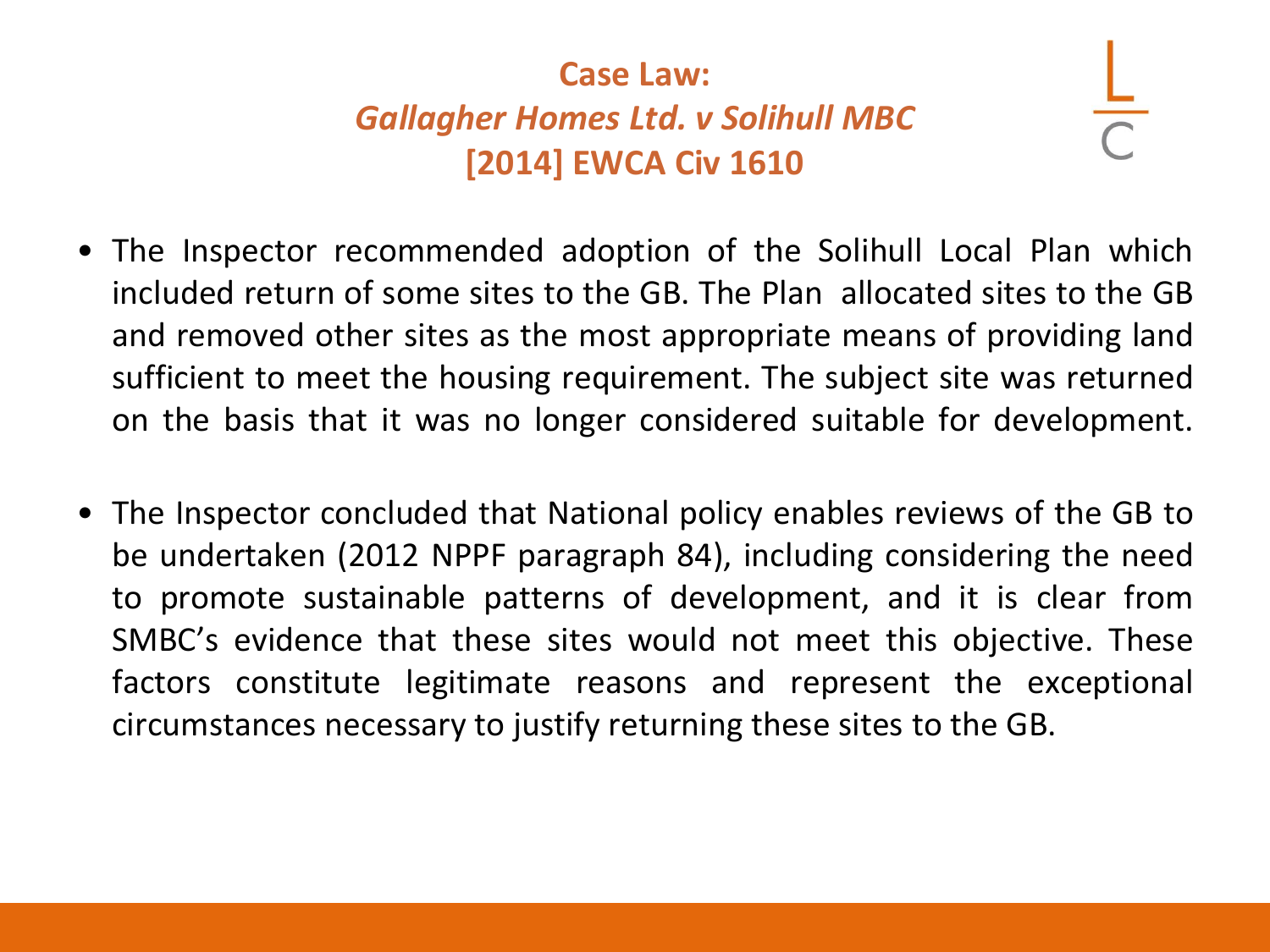## *Gallagher Homes Ltd.v Solihull MBC*  **[2014] EWCA Civ 1610 (2)**

- The CA agreed with the J that the Inspector has not applied the stringent test for exceptional circumstances (but NB not as strict as for very special circumstances re. inappropriate development in the GB – see *R (oao Luton BC) v Central Bedforshire Council* [2015] EWCA Civ 537 at [54]).
- The CA held ([2014] EWCA Civ 1610 at [36]) that fact that a particular site within a council's area happens not to be suitable for housing development cannot be said without more to constitute an exceptional circumstance, justifying an alteration of the GB by the allocation to it of the site in question.
- Is the reverse true? i.e. the site should not be removed from the GB simply because it is suitable for housing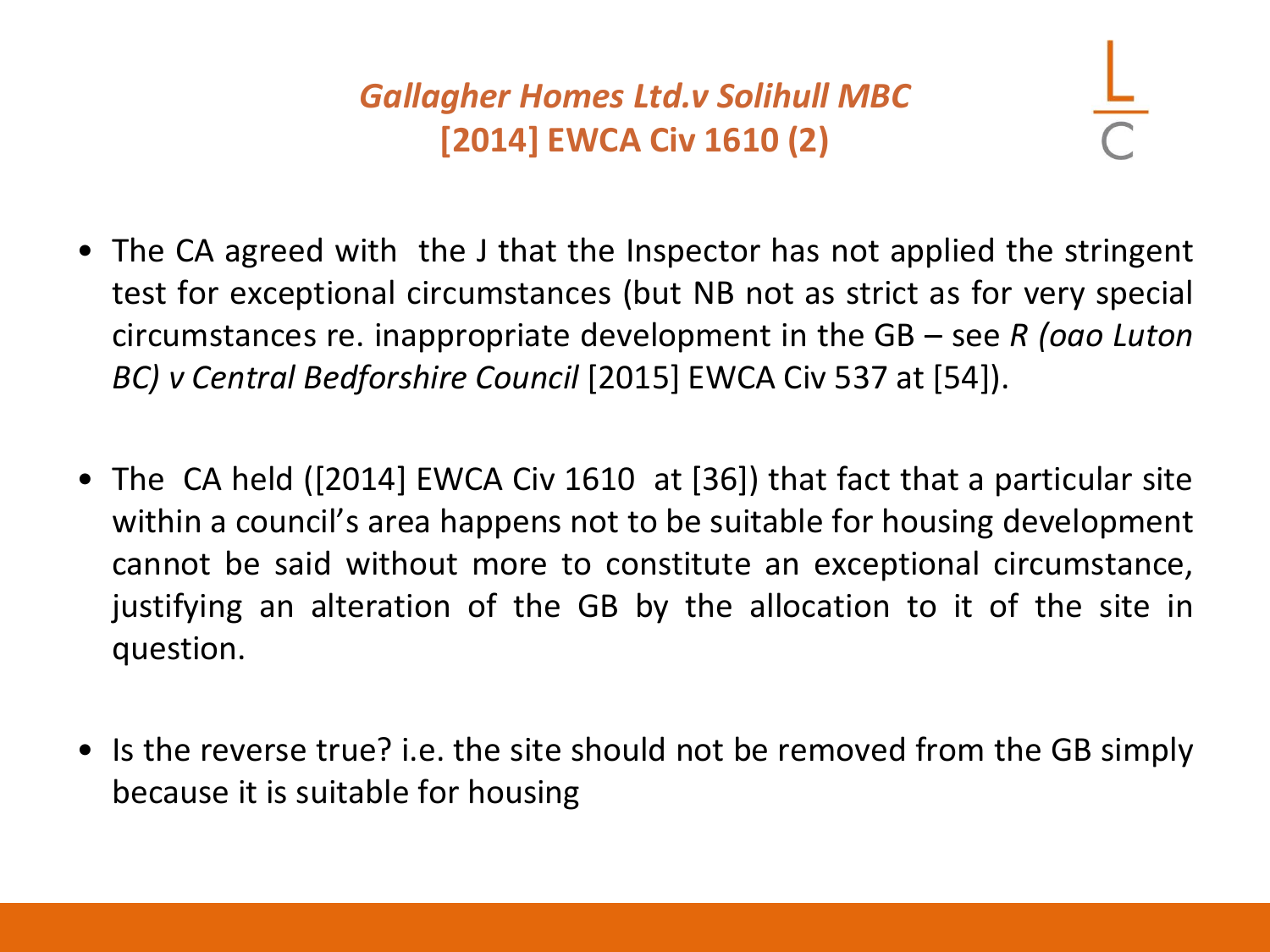## *Calverton PC v Nottingham City Council* **[2015] EWHC 1078 (Admin)**

- It would be illogical to conclude that that the existence of an objectively assessed need (OAN) could, without more, be sufficient to amount to "exceptional circumstances" within the meaning of the NPPF 2012 at [83].
- It was clear that the Inspector had regard to the broad content of [83].
- Therefore her evidence-based conclusion that exceptional circumstances existed to justify alteration of the GB boundaries could not be impugned.
- Mr J Jay held: "*20. 'Exceptional circumstances' remains undefined. The Department has made a deliberate policy decision to do this, entrusting decision-makers with the obligation of reaching sound planning judgments on whether exceptionality exists in the circumstances of the individual case."*

As a result of the revised NPPF > no longer the case in the sense now considered.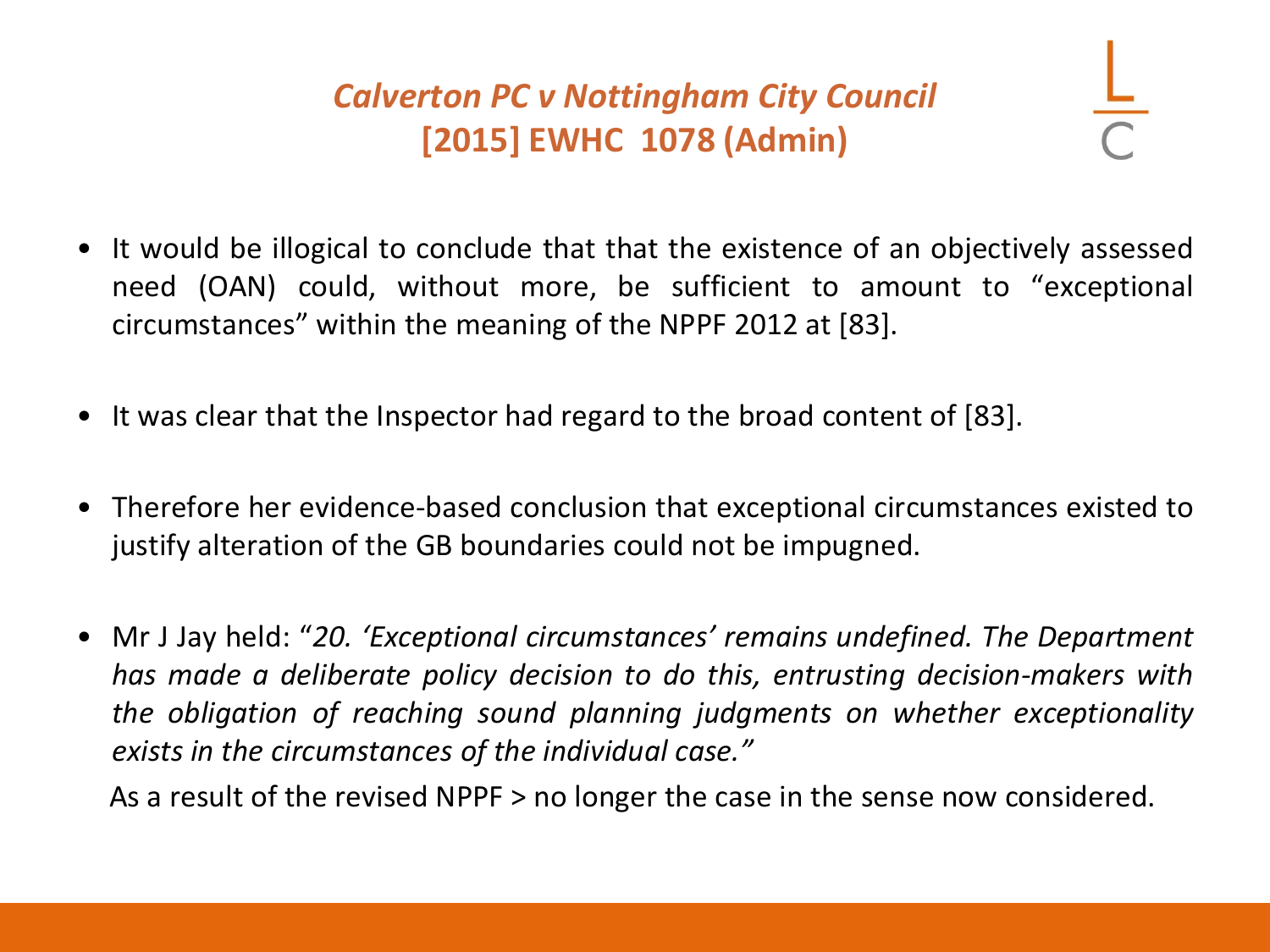## **NPPF 2018 & Exceptional Circumstances Status quo or tightening up of the approach?**

**KEY POINT**: It is now expressly stated that exceptional circumstances have to be **fully evidenced** and **justified** by the strategic policy-making authority.

#### **NPPF 2018 at [136]**:

136. *Once established, Green Belt boundaries should only be altered where exceptional circumstances are fully evidenced and justified, through the preparation or updating of plans. Strategic policies should establish the need for any changes to Green Belt boundaries, having regard to their intended permanence in the long term, so they can endure beyond the plan period. Where a need for changes to Green Belt boundaries has been established through strategic policies, detailed amendments to those boundaries may be made through non-strategic policies, including neighbourhood plans.*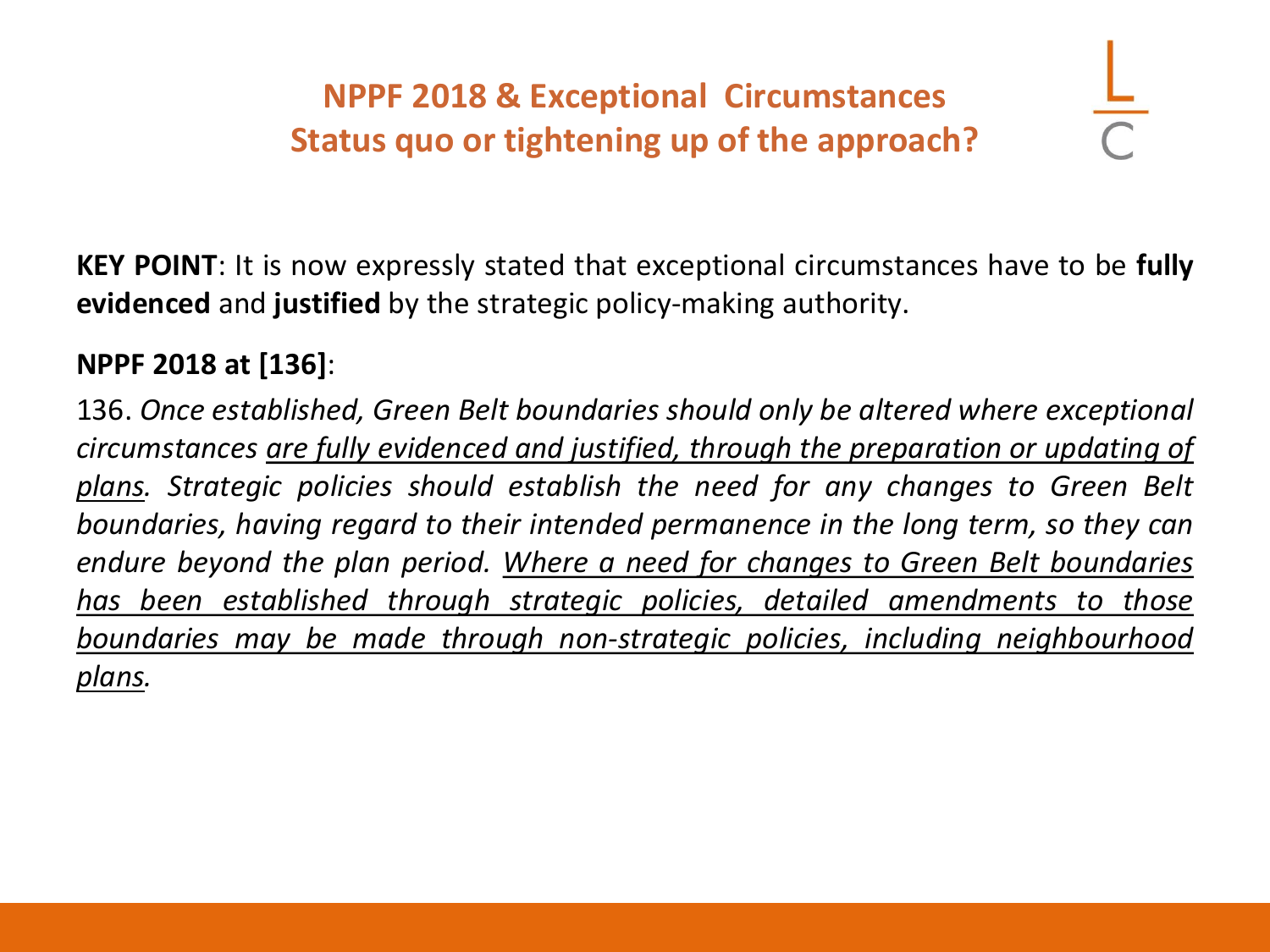## **What needs to be demonstrated? KEY POINT: Full consideration of other options**

#### **NPPF 2018** at [137]:

- Before concluding that exceptional circumstances exist to justify changes to Green Belt boundaries, the strategic policy-making authority should be able to demonstrate that it has examined fully all other reasonable options for meeting its identified need for development.
- This will be assessed through the examination of its strategic policies, which will take into account the preceding paragraph, and whether the strategy:

a) makes as much use as possible of suitable brownfield sites and underutilised land;

b) optimises the density of development in line with the policies in chapter 11 of this Framework, including whether policies promote a significant uplift in minimum density standards in town and city centres and other locations well served by public transport; and

c) has been informed by discussions with neighbouring authorities about whether they could accommodate some of the identified need for development, as demonstrated through the statement of common ground.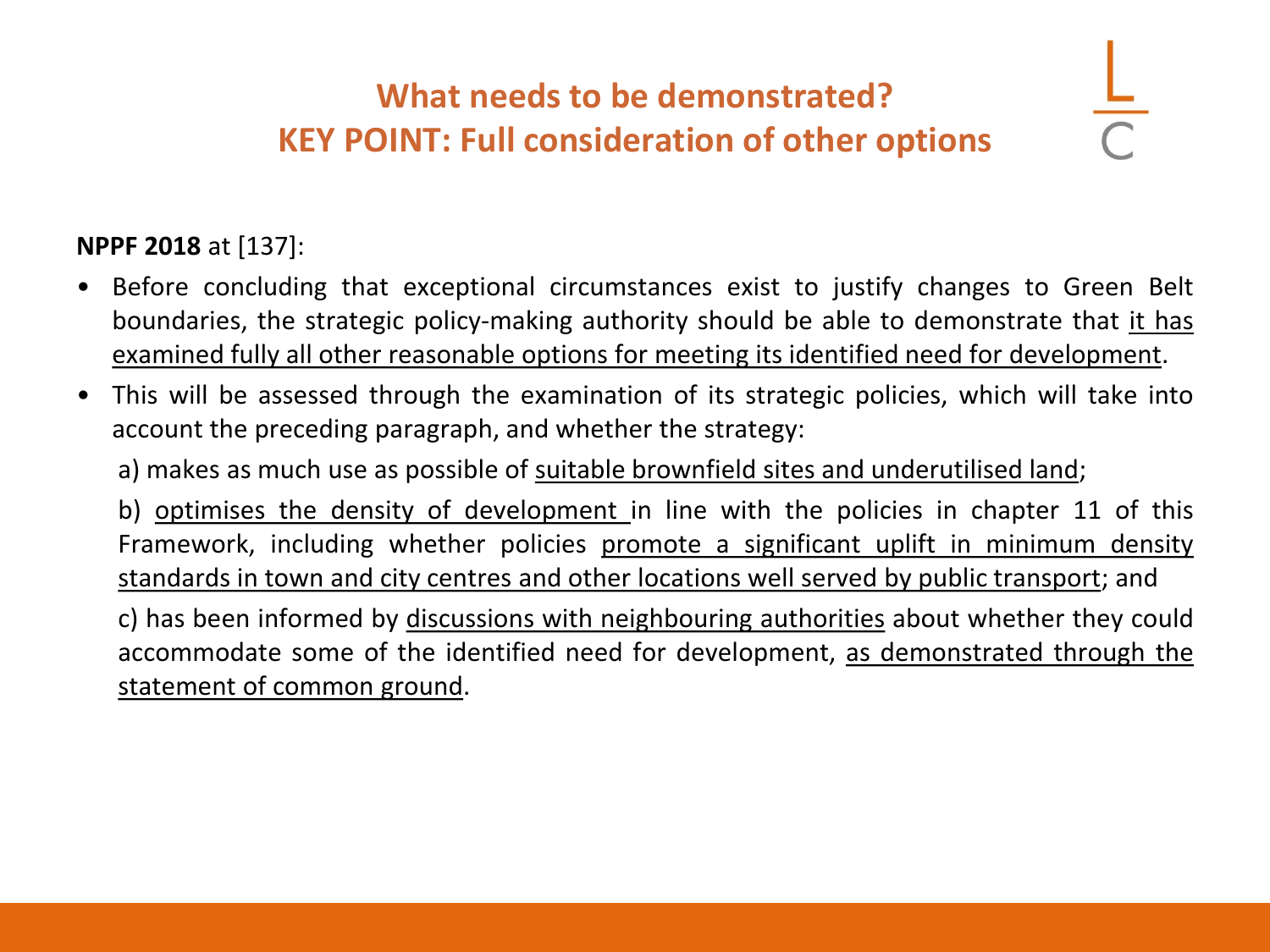**Considerations when drawing up or reviewing GB boundaries KEY POINT: Sustainable Development**

**NPPF 2018** at [138] (cf. [84] of NPPF 2012):

- The need to promote sustainable patterns of development
- The consequences for sustainable development of channeling development towards urban areas inside the GB, towards towns and villages inset within the GB or towards specific locations beyond the outer GB boundary
- Plans should (where release of GB necessary) give first consideration to land which has been previously developed and/or is well served by PT
- Strategic planning authorities should also set out ways in which the impact of removing land from the GB can be offset through compensatory improvements to the environmental quality and accessibility of remaining GB land.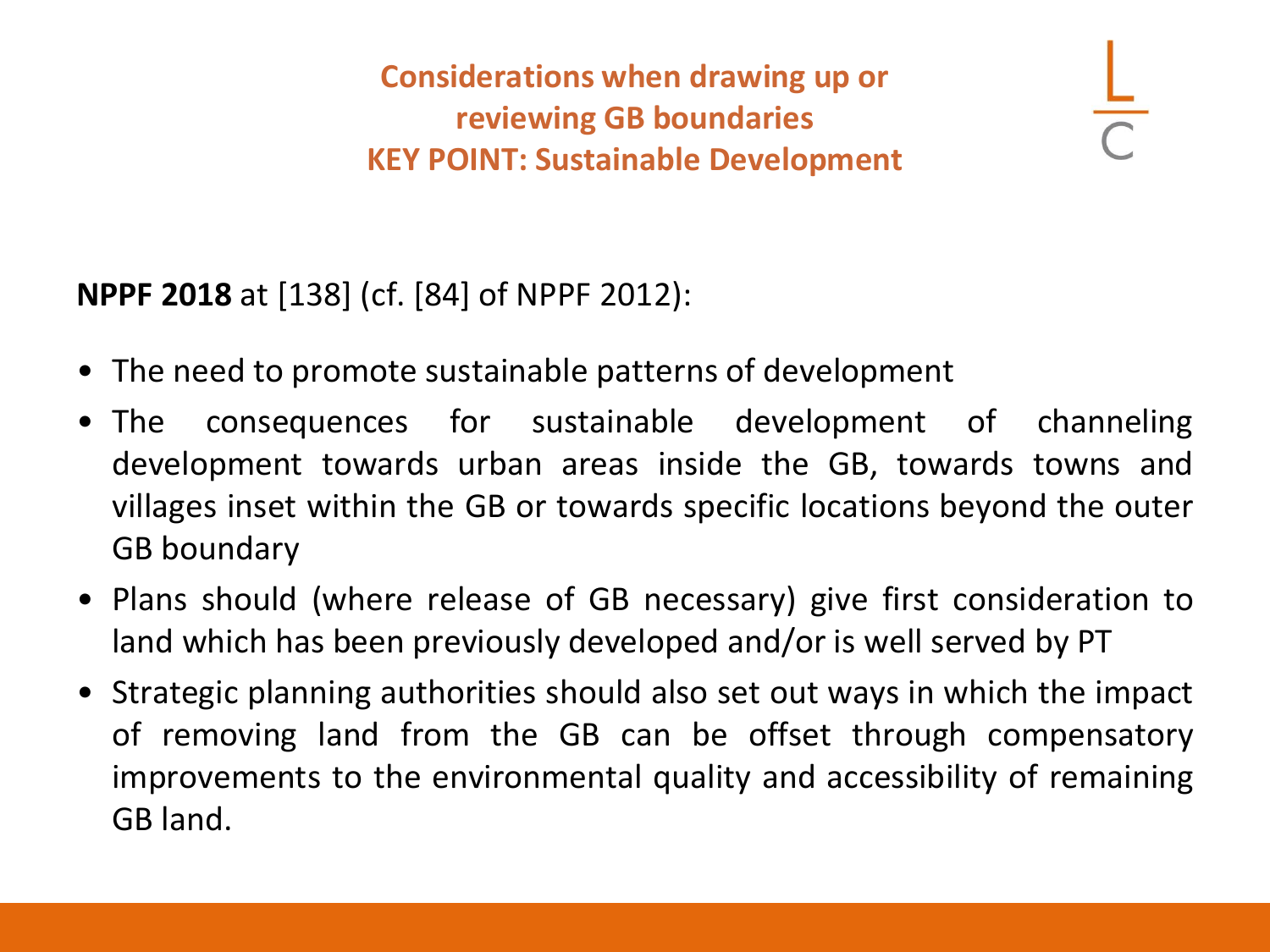#### **Exceptional Circumstances for New Green Belts**

**NPPF 2018** at [135] (very similar to [82] of NPPF 2012):

- Should only be established when there are exceptional circumstances e.g. when planning for larger scale development such as new settlements or major urban extensions.
- Any proposal for New Green Belt should be set out in strategic policies which should:
	- a) demonstrate why normal planning and development management policies would not be adequate;
	- b) set out whether any major changes in circumstances have made the adoption of this exceptional measure necessary;
	- c) show what the consequences of the proposal would be for sustainable development;
	- d) demonstrate the necessity for the GB and its consistency with strategic policies for adjoining areas; and
	- e) show how the GB would meet the other objectives of the Framework.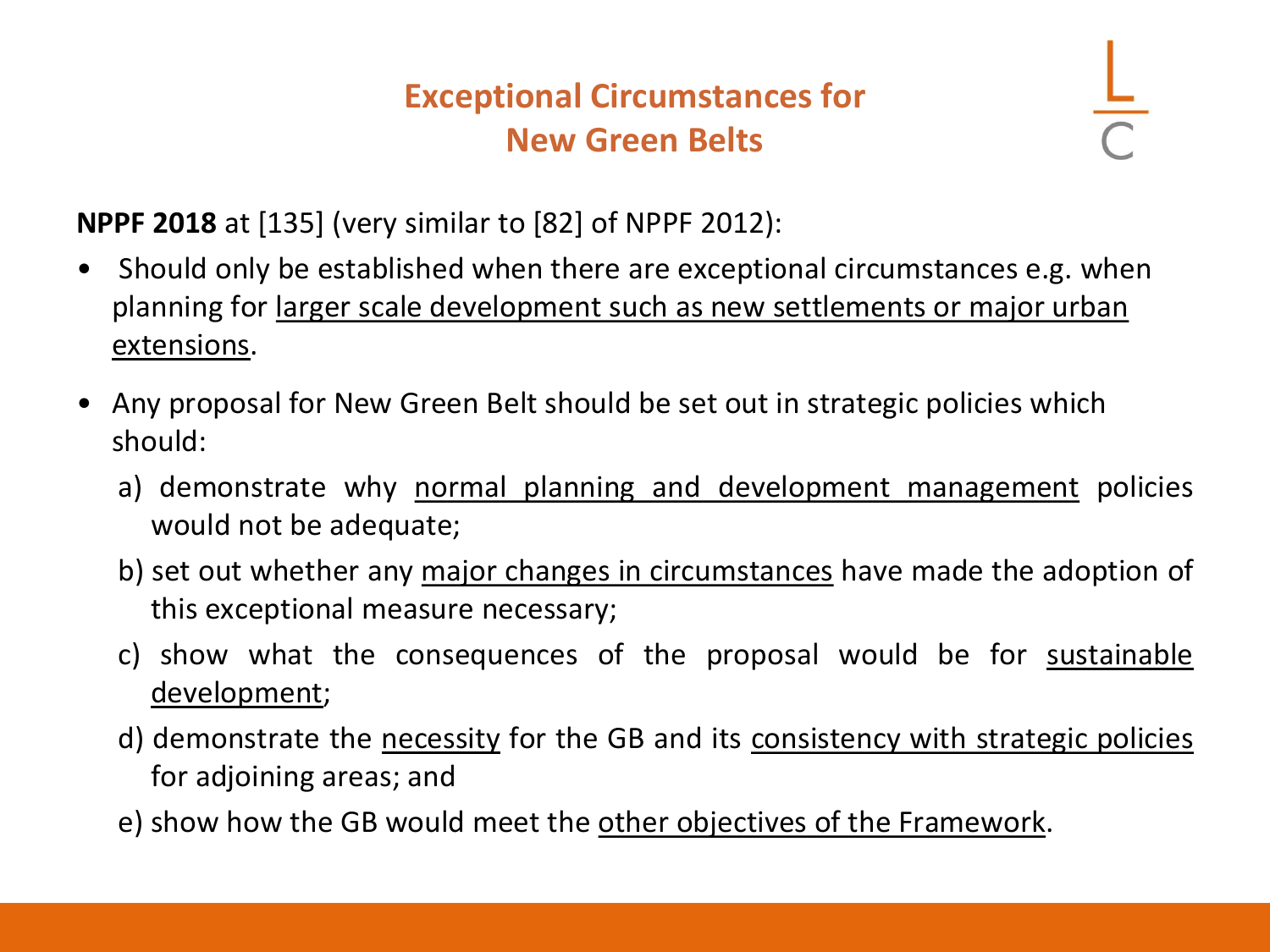#### **NPPF 2018** at [139] (similar to [85] of NPPF 2012):

- a) ensure consistency with the development plan's strategy for meeting identified requirements for sustainable development;
- b) not include land which it is unnecessary to keep permanently open;
- c) where necessary, identify areas of safeguarded land between the urban area and the Green Belt, in order to meet longer-term development needs stretching well beyond the plan period;
- d) make clear that the safeguarded land is not allocated for development at the present time. Planning permission for the permanent development of safeguarded land should only be granted following an update to a plan which proposes the development;
- e) be able to demonstrate that Green Belt boundaries will not need to be altered at the end of the plan period; and
- f) define boundaries clearly, using physical features that are readily recognisable and likely to be permanent.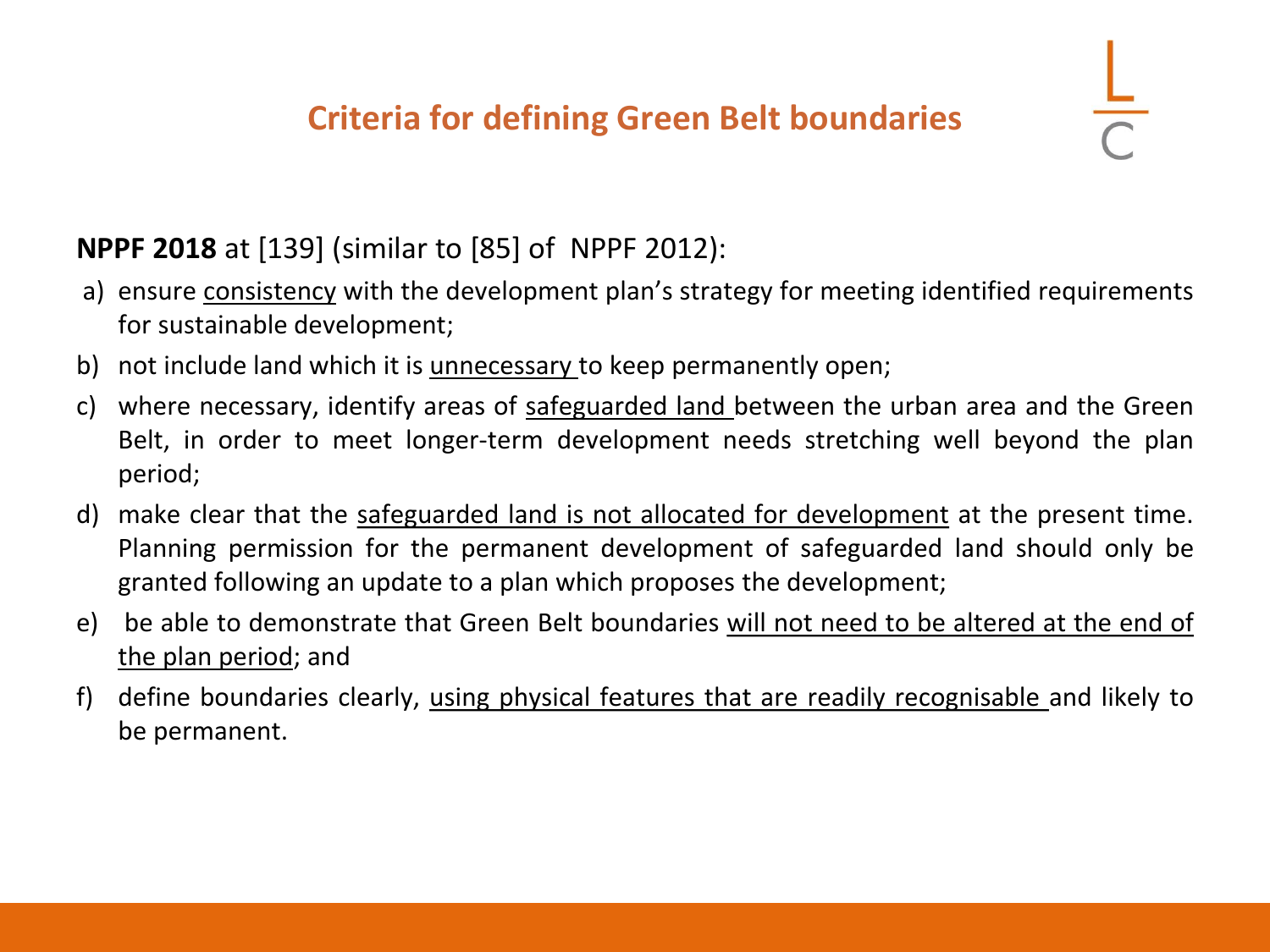### **4. REVIEWS IN PRACTICE: POLICY IMPLICATIONS & REALITY**

- **Purpose**: tidying up previous anomalies or where changes have taken place *Issues*: can changes to the GB for such a purpose be restricted or does this require a review of the GB as a whole to examine development opportunities?
- **Purpose:** to accommodate development needs *Issues:* as indicated above the "permanency" objective does not preclude alteration of the GB to accommodate development. However, that is subject now to explicitly stated criteria.
	- Q. Is it truly now a "last resort" measure?
	- Q. Does meeting the identified need mean that, if there is no alternative source of supply of housing land, GB land must be released?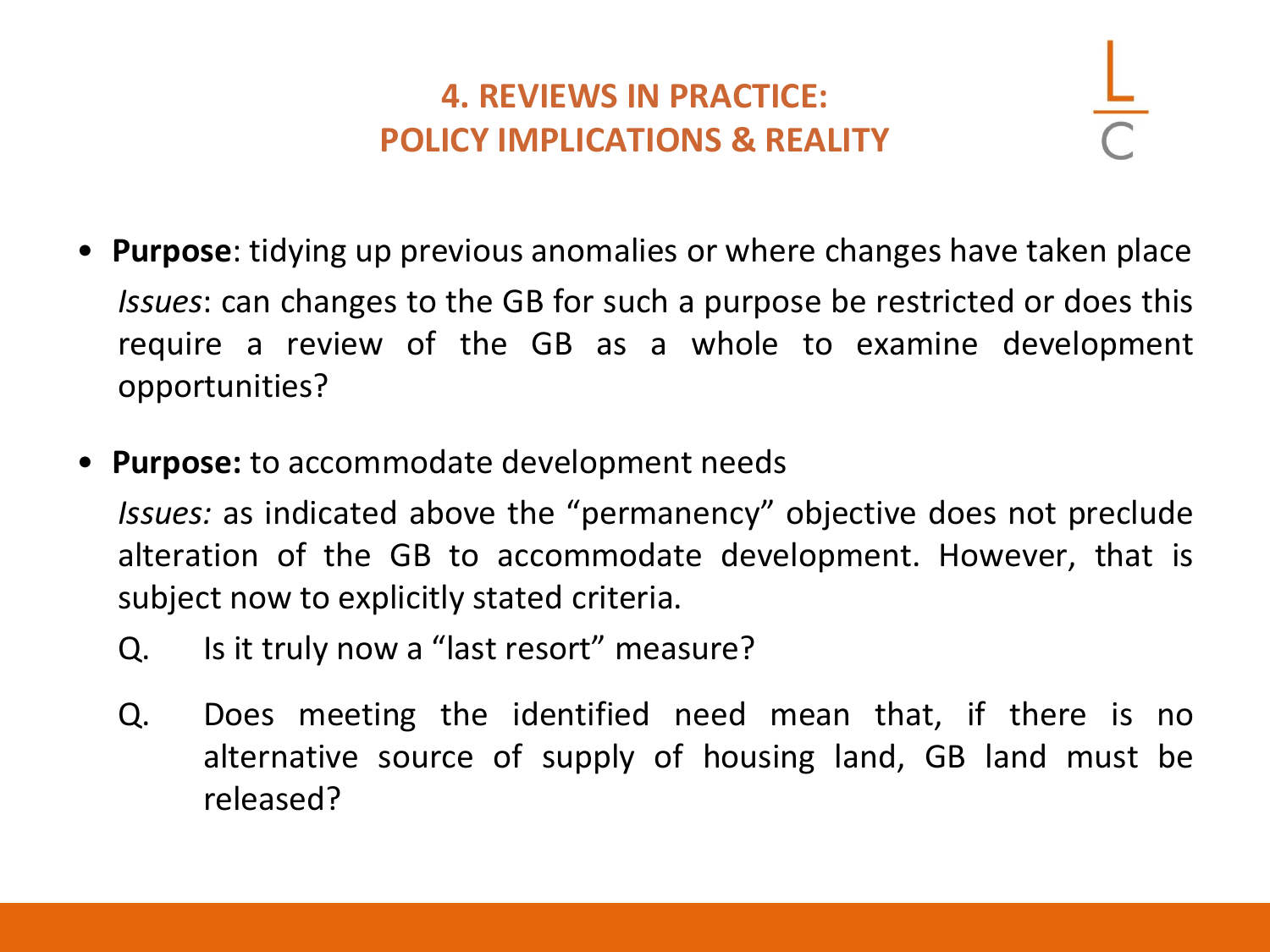- *11. Plans and decisions should apply a presumption in favour of sustainable development. For plan-making this means that:*
- *a) plans should positively seek opportunities to meet the development needs of their area, and be sufficiently flexible to adapt to rapid change;*
- *b) strategic policies should, as a minimum, provide for objectively assessed needs for housing and other uses, as well as any needs that cannot be met within neighbouring areas (5), unless:*
	- *i. the application of policies in this Framework that protect areas or assets of particular importance provides a strong reason for restricting the overall scale, type or distribution of development in the plan area(6); or*
	- *ii. any adverse impacts of doing so would significantly and demonstrably outweigh the benefits, when assessed against the policies in this Framework taken as a whole.*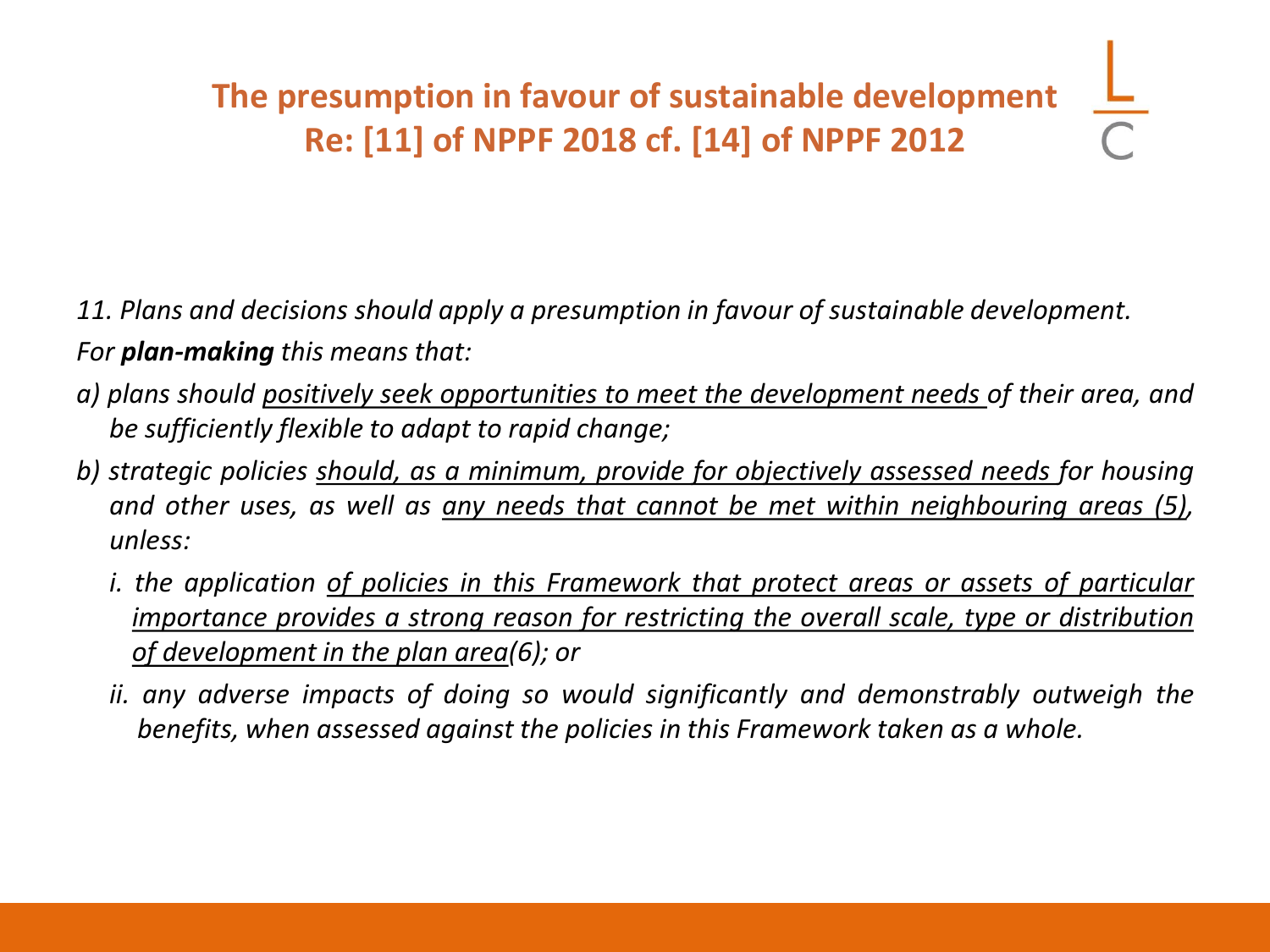**Delivering Homes in the Green Belt - A subtle shift? (Section 5 of NPPF 2018; Section 6 of NPPF 2012)**

#### CF. **NPPF 2012** at [47] and **NPPF 2018** at [65]:

*47. To boost significantly the supply of housing, local planning authorities should:*

*● use their evidence base to ensure that their Local Plan meets the full, objectively assessed needs for market and affordable housing in the housing market area, as far as is consistent with the policies set out in this Framework,……….*

(See *Hunston Properties Ltd.* [2013] EWCA Civ 1610 – two-stage approach)

*65. Strategic policy-making authorities should establish a housing requirement figure for their whole area, which shows the extent to which their identified housing need (and any needs that cannot be met within neighbouring areas) can be met over the plan period. ……..*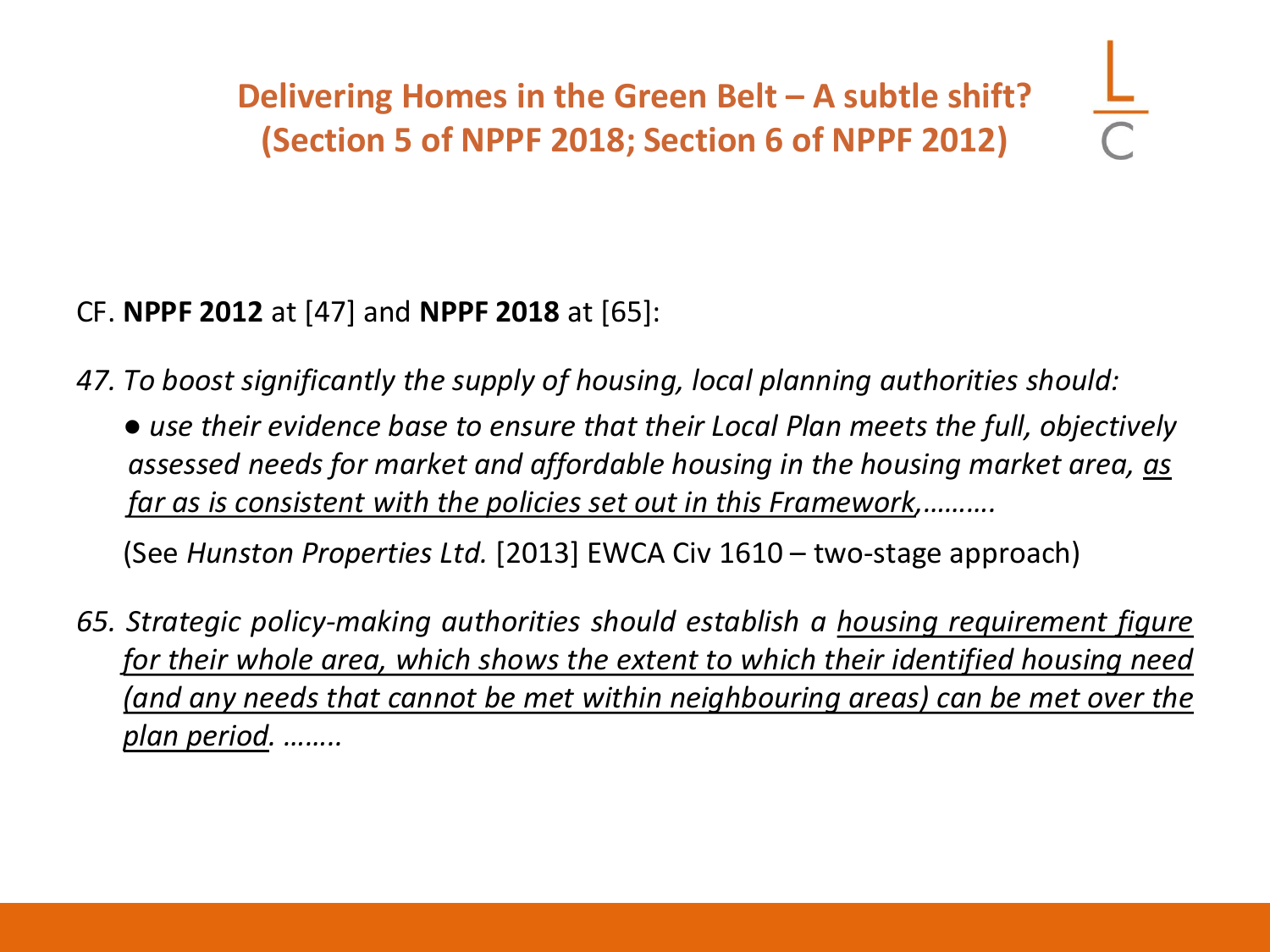#### **Where does that leave this?**

- The two stage approach based on [47] of NPPF 2012 was central to the approach in both the *Gallagher Homes* and *Calverton PC* cases*.* However, the particular wording in [47] is not included in the NPPF 2018.
- NPPF 2018 [11] indicates that GB could provide a strong reason for providing less than the OAN for housing. However, a similar approach was previously included in NPPF 2012 [14].
- This could be seen as change in emphasis to providing housing even if GB land is required to do so but not entirely clear. However, it is of note that for soundness ([35] of NPPF 2018) "*Positively prepared*" now says the plan should "*provide a strategy which, as a minimum, seeks to meet the Area's objectively assessed needs and be informed by agreements with other authorities, so that unmet need from neighbouring authorities is accommodated where it is practical to do so and is consistent with achieving sustainable development*."
- Q. Will this in practice dilute the arguably stricter approach to exceptional circumstances in 2018 NPPF at [136]-[138]?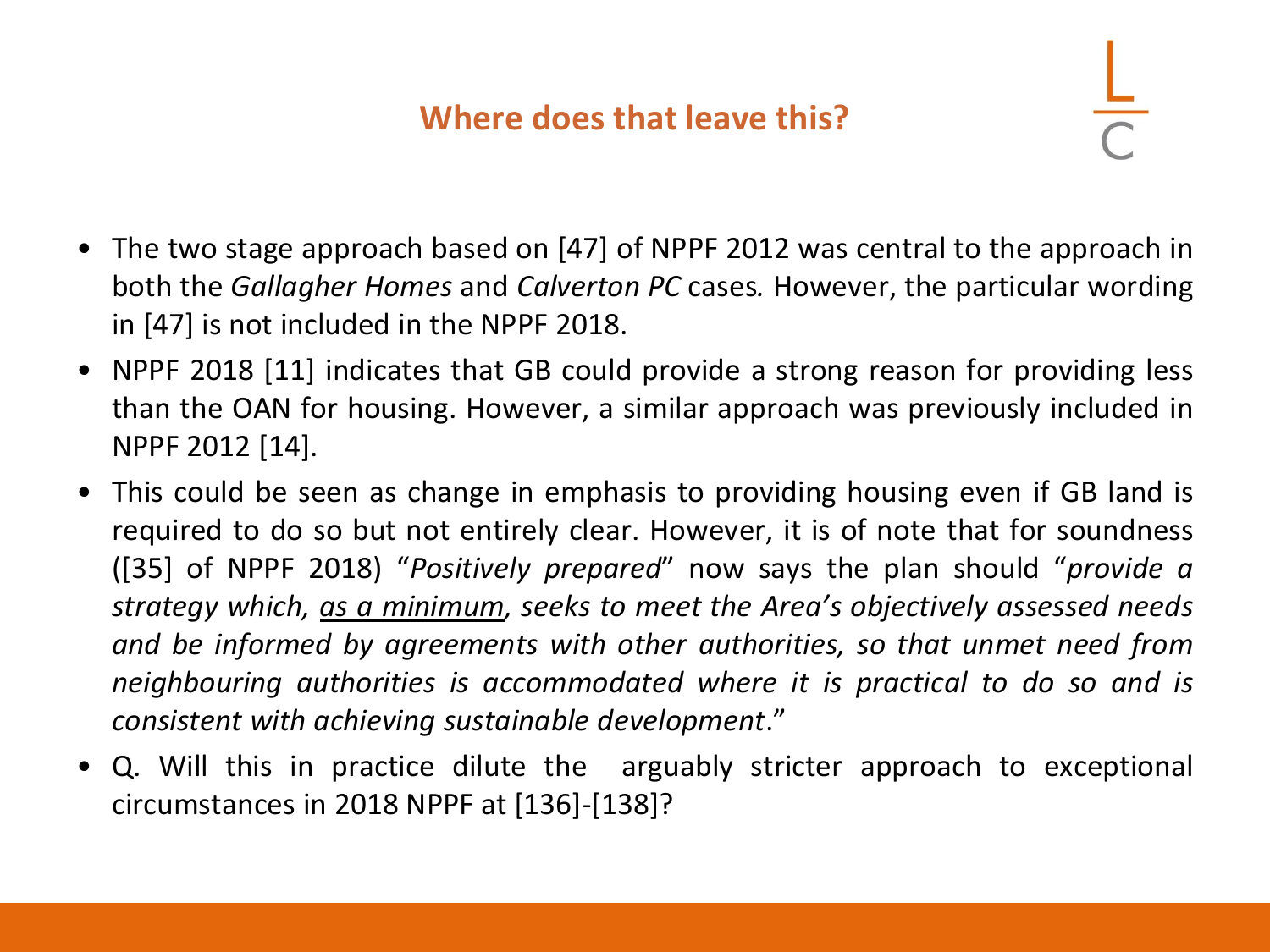#### **Reality - What is currently going on?**

#### **Guildford Council proposes releasing new green** belt sites in local plan to deliver 550 more homes

29 August 2018 by John Geoghegan

A Surrey council has proposed delivering an extra 550 homes in the first five years of its local plan, 500 of which would be on new green belt sites, as part of a series of modifications to the document.



Guildford: local plan modifications

Guildford Borough Council has published the proposed main modifications to its local plan in order for the document to be found sound.

The changes will be considered at a special meeting of the council's executive on Tuesday (4 September) before going out for consultation.

The modifications have been made in response to issues raised by the inspector Joanthan Bore during the plan's examination, the council said.

The draft plan, which sets out development goals up to 2034, had set an annual housing target

#### Brokenshire freezes Hertfordshire local plan adoption to consider green belt release

12 September 2018 by Colin Marrs

Communities secretary James Brokenshire has made a last-minute intervention to stop a Hertfordshire council adopting its local plan after a local Tory MP and countryside campaigners raised concerns about the document, including proposals to release green belt land.



Holding direction: housing secretary James Brokenshire. Pic: Chris McAndrew

East Hertfordshire District Council (EHDC) was last night due to hold an extraordinary meeting to adopt the plan.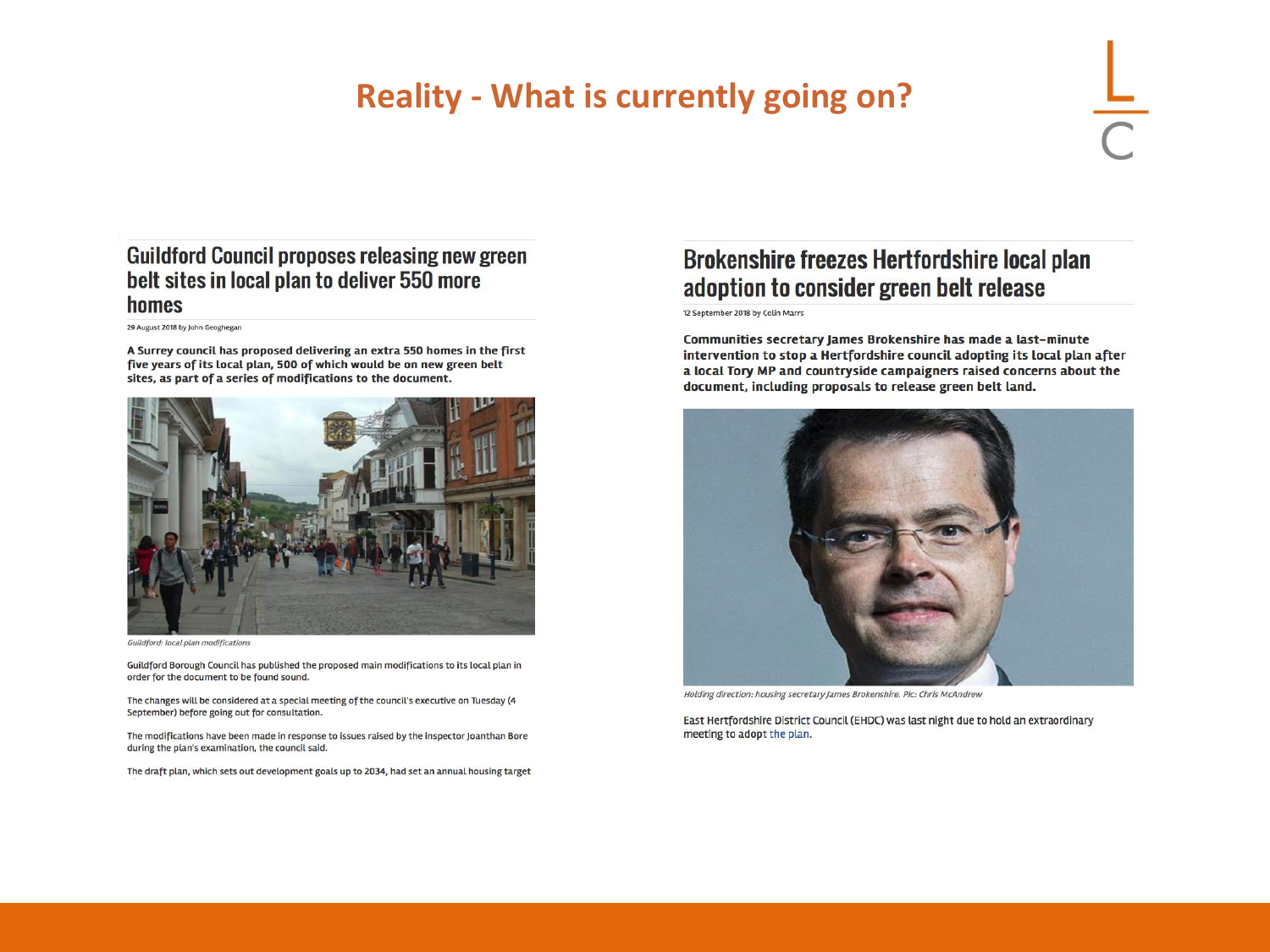### **The Guildford Experience**

- Guildford had originally been very upset by the Inspector's concerns regarding their housing land proposals.
- The draft plan had set an annual **housing target of 654 homes.**
- During the examination the Inspector (Jonathan Bore) raised concerns that the planned delivery level in **the early years of the plan period was "not acceptable**" and called for the council to identify additional sources of housing delivery.
- He also said that the Council should accommodate **unmet need from neighbouring Woking** Council of 41 homes per years, producing a slightly higher total housing requirement **of 671 homes per annum**.
- The Council said that increasing development in the earlier years would require allocating 4 additional sites in the GB (of 200, 105, 80 and 120 homes at Godalming, Flexford, Chilworth and Send Marsh respectively). The MMs also accommodate **20% of Woking's unmet need**.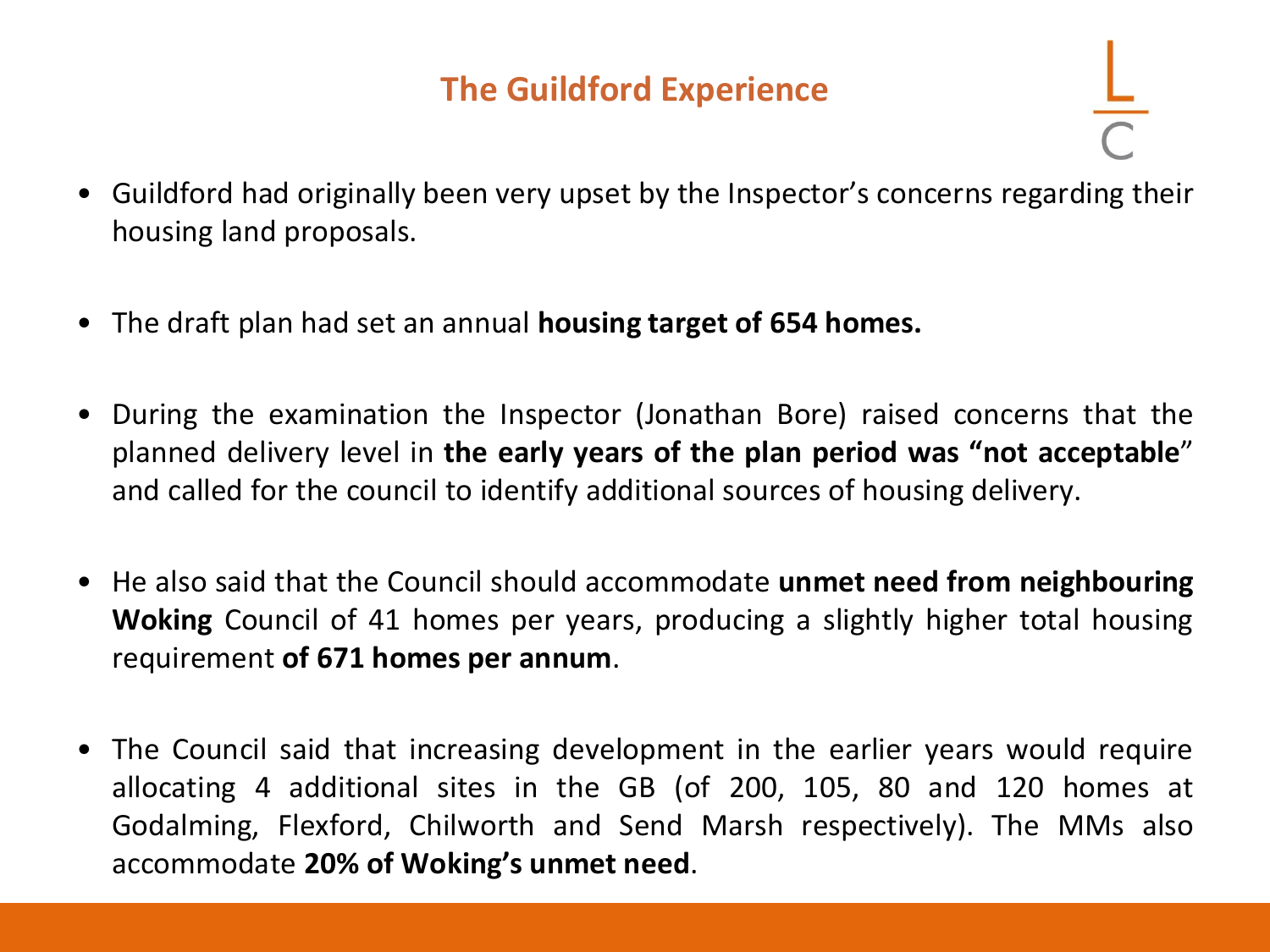#### **The East Hertfordshire Experience**

- Mr Brokenshire's last minute intervention with the **East Hertfordshire DC Local Plan** signals that there remains at present this sensitivity.
- The intervening local MP, Mr Stephen McPartland is reported as saying "*I would like to reiterate that I do not believe the draft local plan is positively prepared, justified, effective or consistent with national policy, especially with regard to the site at the east of Stevenage, known as 'Gresley Park'."*

So he contends that the Plan is **not sound** as required by s.20 of the PCPA 2004.

- Mr Brokenshire's intervention was just **5hrs before the EHDC's** meeting to adopt the plan. In addition to the Local MP, requests for his intervention came from the Hertfordshire branch of the CPRE, 3 PCs, Bishop Stortford Civic Federation and a local campaign group.
- The plan proposed releasing the 37-hectare site, identified for 600 homes.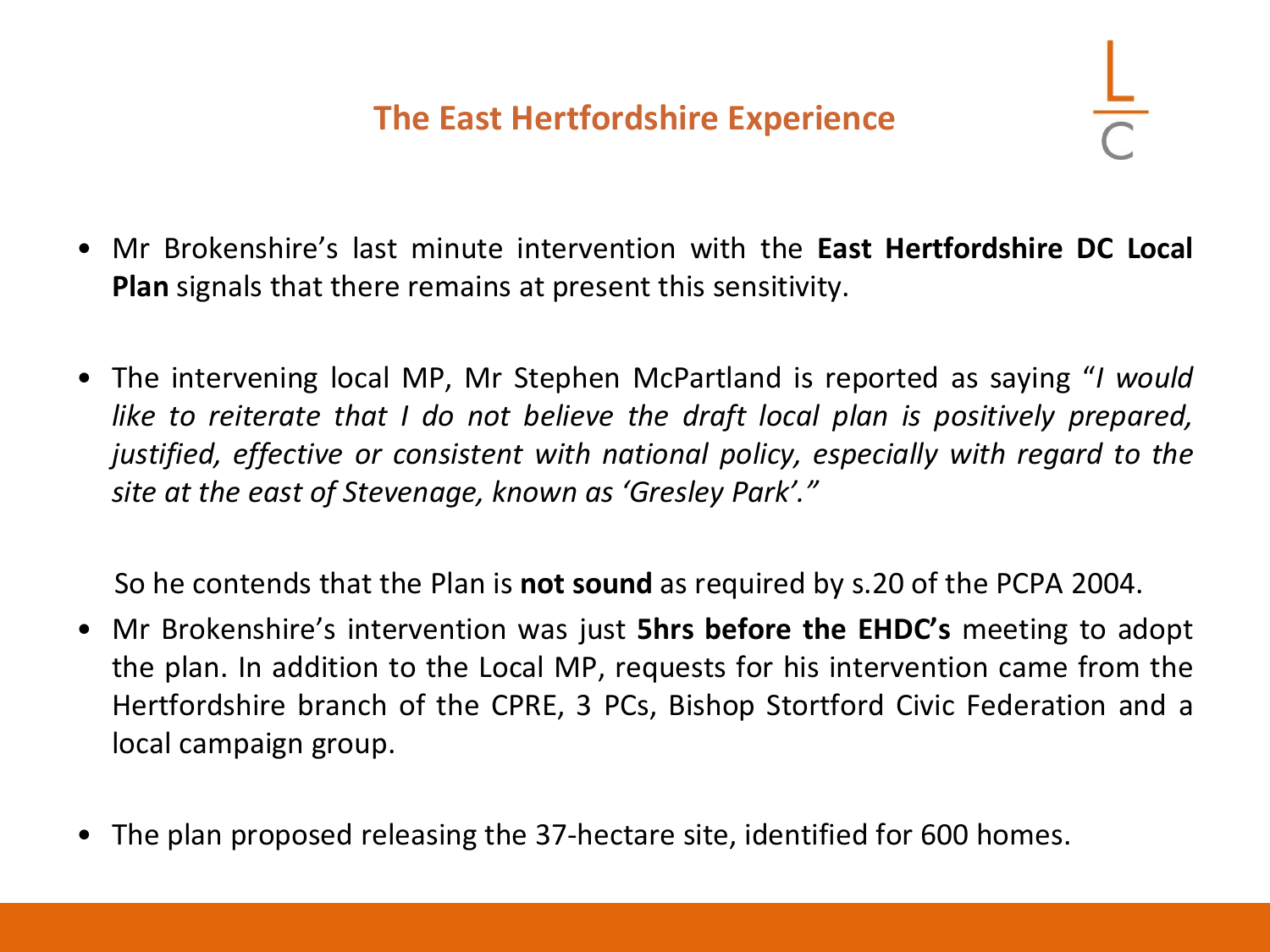- These may be proposed in the future given the current and emerging proposals for new towns/settlements.
- On a more esoteric note York City has has not had a statutory [development](http://www.planningresource.co.uk/article/1450408/javid-names-15-councils-facing-local-plan-intervention) plan in place since the 1950s. The authority was one of 15 authorities named by former housing secretary Sajid Javid last year as facing central government intervention over their lack of progress on local plans.
- In May, the council voted to submit its local plan for [examination](http://www.planningresource.co.uk/article/1465136/york-councillors-vote-submit-local-plan-examination) with a housing target of 867 dwellings per year, despite warnings from officers that the target should be increased. The Plan also designated and delineate GB for the first time.
- In July 2018 the Inspectors wrote to the Council asking: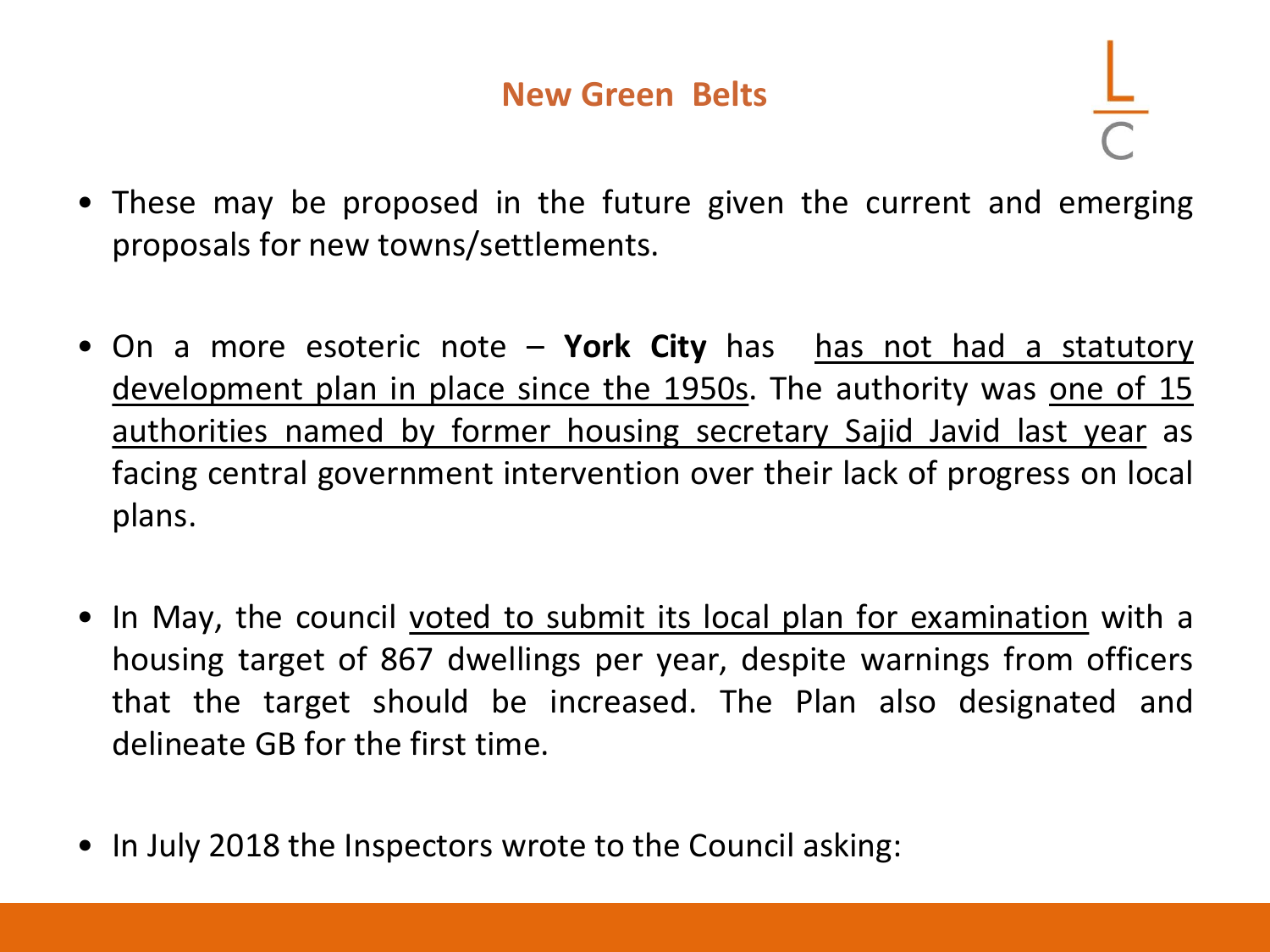- For the purpose of paragraph 82 of the 2102 NPPF, is the Local Plan proposing to establish any new GB?
- If so, what are the **exceptional circumstances** for so doing, and where is the evidence required by the five bullet points set out at paragraph 82 of the NPPF?
- If not, does the Local Plan propose to remove any land from an established GB? If it does, is it necessary to demonstrate that exceptional circumstances exist to warrant that approach? Or is it the case that the Local **Plan establishes the Green Belt boundaries for the first time**, such that the exclusion of land from the GB– such as at the 'garden villages', for example  $-$  is a matter of establishing GB boundaries rather than altering them, in the terms of paragraph 83 of the NPPF?
- No **substantive evidence** has been provided setting out the methodology used and the decisions made for **delineating** the boundaries and the Council should now provide this.

The Examination hearing is scheduled for later this year.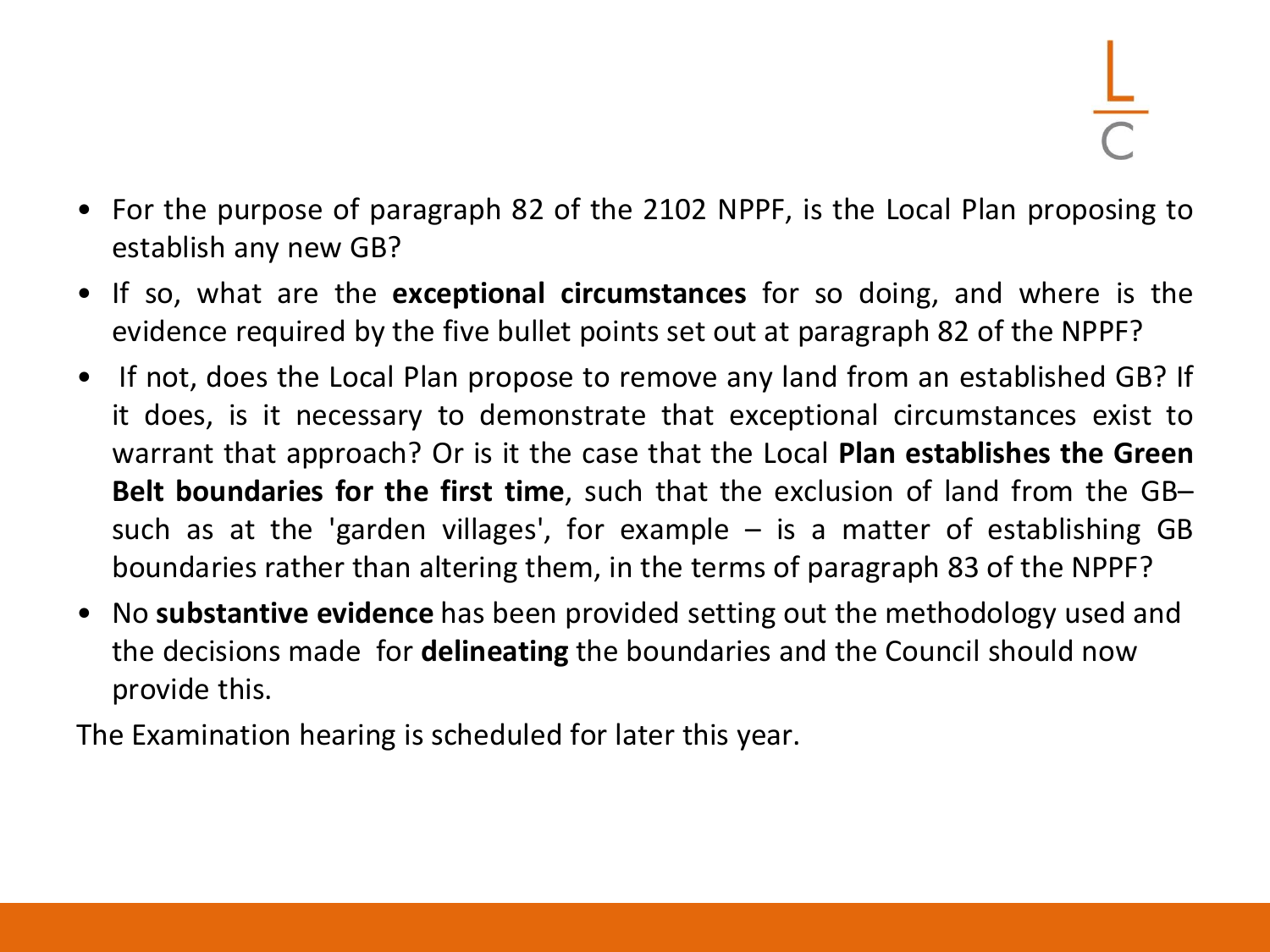## **5. FINALLY: REVIEWS IN THE FUTURE AND NEIGHBOURHOOD PLANS**

- Only time will tell whether the changes in the NPPF will lead to a more "relaxed/flexible" or a stricter approach to releasing GB land for housing.
- The policy wording would suggest that the ping-ponging between the GB is sacrosanct lobby and the housing crisis justifies releasing GB lobby.
- The outcome, even if clear cut, will be determined by in particular what happens with housing delivery and the overall political sensitivities to releasing GB in terms of electoral prospects as perceived by the political parties, and currently particularly the Conservatives.
- One very specific change relates to the role of Neighbourhood Plans in relation to the extent of the GB.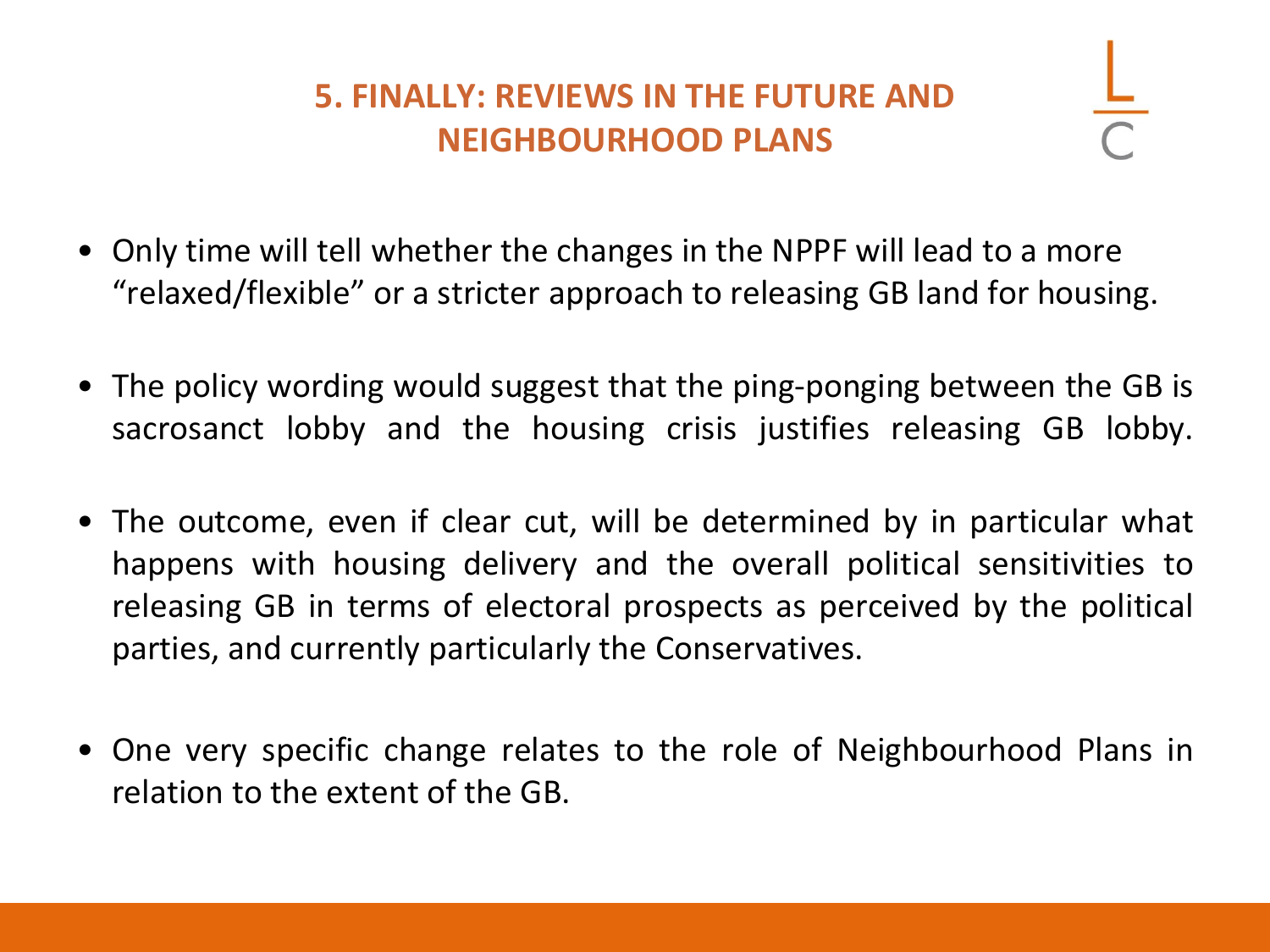- It has been an often asked question as to whether a NP could alter a GB boundary.
- The usual answer has been no as that was a strategic matter for the local plan.
- This is now changing from 24<sup>th</sup> January 2019 by reason of 2018 NPPF [136].
- Where the strategic policies establish exceptional circumstances for the need for any changes to GB boundaries **detailed amendments to those boundaries may be made through non-strategic policies, including neighbourhood plans**.

Q. This will raise issues to to the extent of any such detailed amendments.

Q. How much guidance will be provided by the strategic policies?